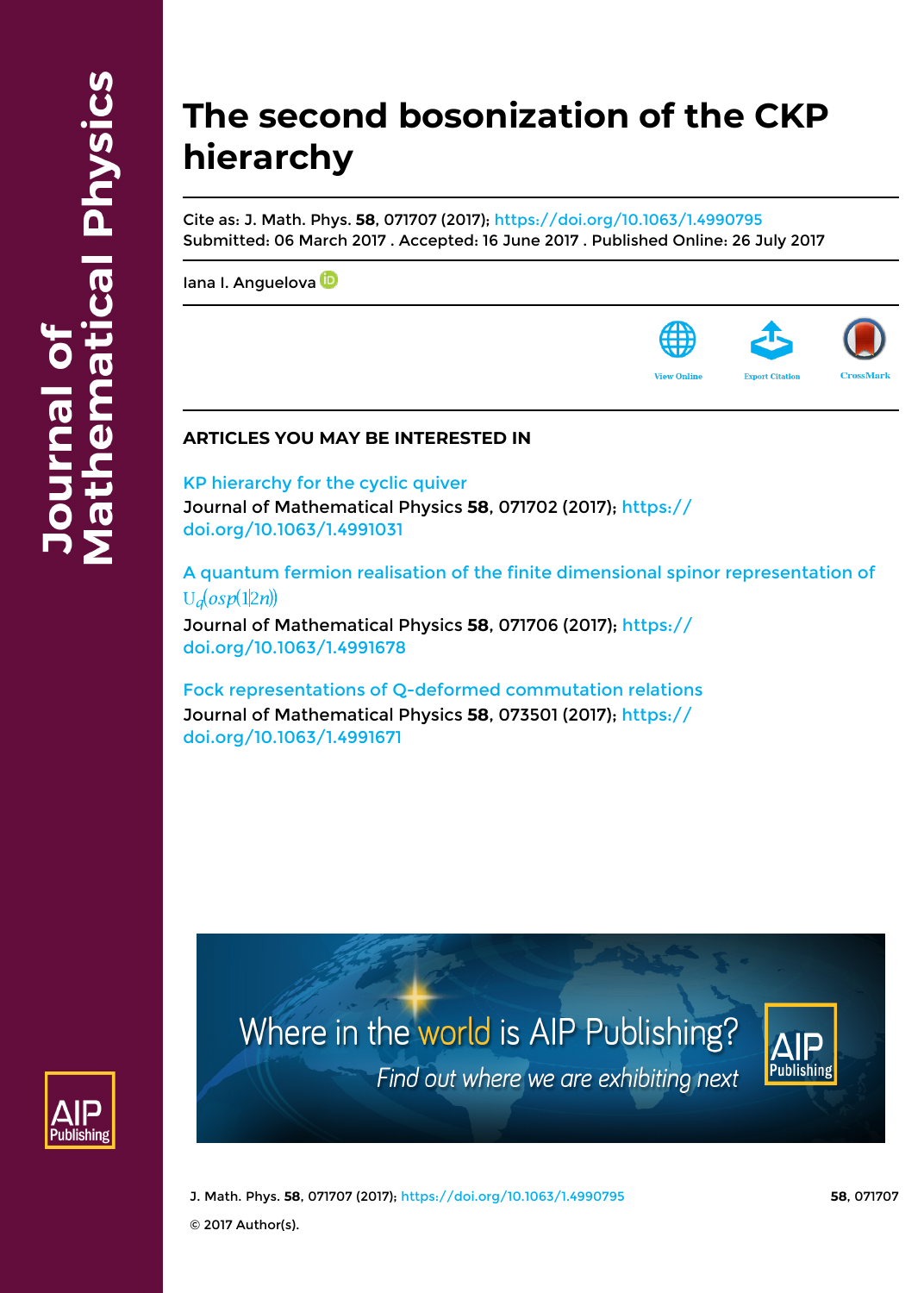

## **[The second bosonization of the CKP hierarchy](http://dx.doi.org/10.1063/1.4990795)**

#### lana I. Anguelova<sup>a)</sup>

*Department of Mathematics, College of Charleston, Charleston, South Carolina 29424, USA*

(Received 6 March 2017; accepted 16 June 2017; published online 26 July 2017)

In this paper we discuss the second bosonization of the Hirota bilinear equation for the CKP hierarchy introduced in the work of Date *et al.* [J. Phys. Soc. Jpn. **50**(11), 3813–3818 (1981)]. We show that there is a second, untwisted, Heisenberg action on the Fock space, in addition to the twisted Heisenberg action suggested by Date *et al.* [J. Phys. Soc. Jpn. **50**(11), 3813–3818 (1981)] and studied in the work of van de Leur *et al.* [SIGMA **8**, 28 (2012)]. We derive the decomposition of the Fock space into irreducible Heisenberg modules under this action. We show that the vector space spanned by the highest weight vectors of the irreducible Heisenberg modules has a structure of a super vertex algebra, specifically the symplectic fermion vertex algebra. We complete the second bosonization of the CKP Hirota equation by expressing the generating field via exponentiated boson vertex operators acting on a polynomial algebra with two infinite sets of variables. *Published by AIP Publishing.* [\[http://dx.doi.org/10.1063/1.4990795\]](http://dx.doi.org/10.1063/1.4990795)

#### **I. INTRODUCTION**

The Kadomtsev-Petviashvili (KP) hierarchy is famously associated with the boson-fermion correspondence, a vertex algebra isomorphism between the charged free fermions super vertex algebra and the lattice super vertex algebra of the rank one odd lattice (see, e.g., Ref. [19\)](#page-19-0). One of the aspects of the boson-fermion correspondence is the equivalence between the KP hierarchy of differential equations in the bosonic space and the algebraic Hirota bilinear equation on the fermionic space. Namely, the KP hierarchy can be defined by the following Hirota bilinear equation:

$$
Res_z(\psi^+(z)\otimes\psi^-(z))(\tau\otimes\tau)=0,
$$

where  $\psi^+(z)$  and  $\psi^-(z)$  are the two fermionic fields generating the charged free fermion super vertex<br>algebra (following the notation of Ref. 19) and  $\tau$  is an element of the Fock space of states of this super algebra (following the notation of Ref. [19\)](#page-19-0) and  $\tau$  is an element of the Fock space of states of this super vertex algebra (the charge 0 subspace, to be exact). But the KP hierarchy is a hierarchy of differential equations, hence to demonstrate the equivalence with the Hirota bilinear approach one needs to bosonize the fields  $\psi^+(z)$  and  $\psi^-(z)$ , i.e., write them in terms of bosonic (differential) operators. This bosonization was one side of the isomorphism known as the boson-fermion correspondence (there bosonization was one side of the isomorphism known as the boson-fermion correspondence (there is a vast literature on this, as well as other aspects of the boson-fermion correspondence, see, e.g., Refs. [18,](#page-19-1) [19,](#page-19-0) and [24](#page-19-2) among many others).

In Refs. [11](#page-19-3) and [10,](#page-19-4) Date, Jimbo, Kashiwara, and Miwa introduced two new hierarchies related to the KP hierarchy: the BKP and the CKP hierarchies. As was the case for the KP hierarchy as well, the BKP and the CKP hierarchies were initially defined via a Lax form instead of Hirota bilinear equation:

$$
\frac{\partial L}{\partial x_n} = [(L^n)_+, L],
$$

where *L* is a certain pseudo-differential operator of the form  $L = \partial + u_1(x)\partial^{-1} + u_1(x)\partial^{-2} + \cdots$  (see,  $\partial$ ,  $\partial$  and 24 for details). The connection between the Hirota bilinear equation and the Lax e.g., Refs. [9](#page-19-5) and [24](#page-19-2) for details). The connection between the Hirota bilinear equation and the Lax

a)E-mail: [anguelovai@cofc.edu](mailto:anguelovai@cofc.edu)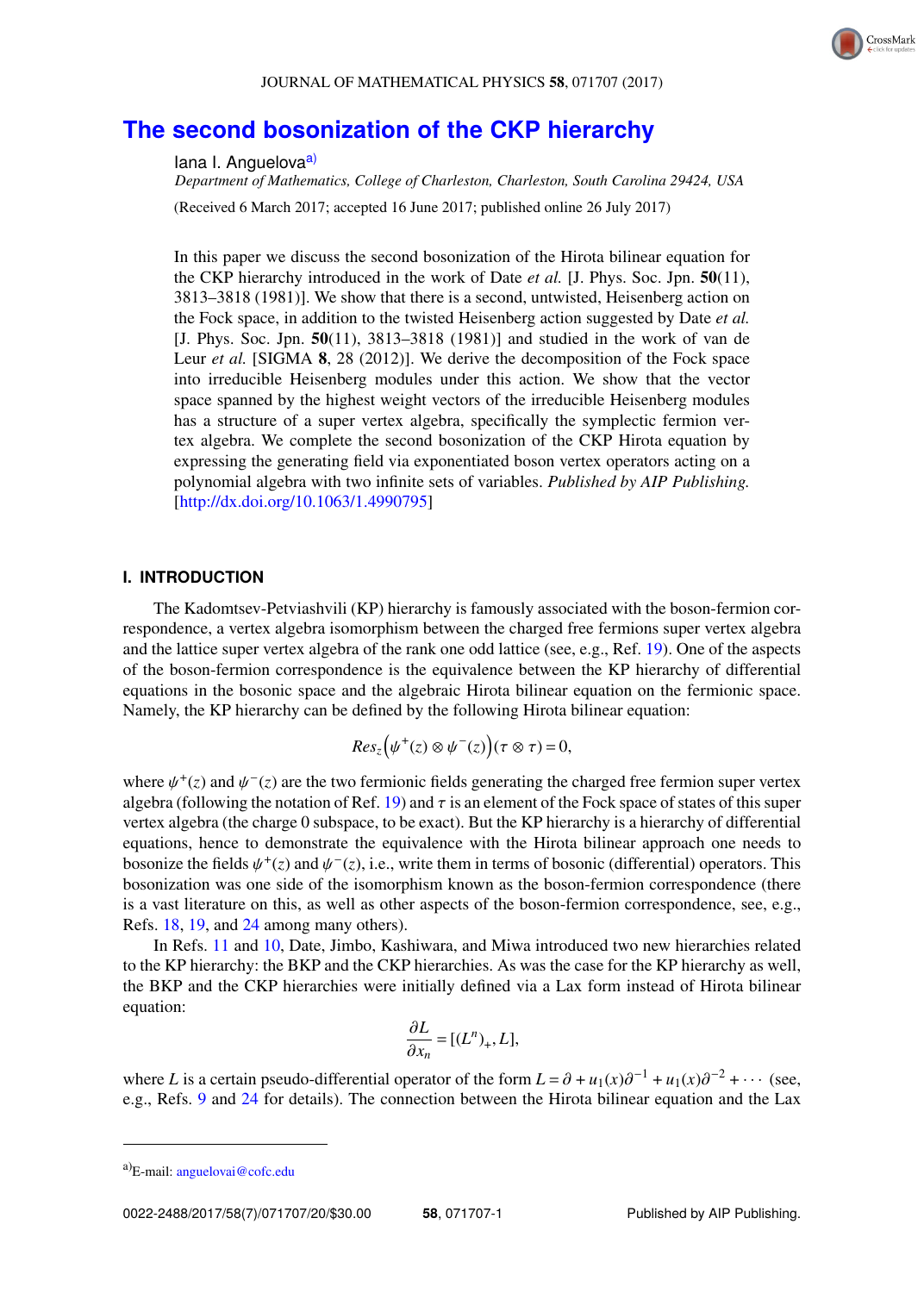forms is given by

$$
u_1 = \frac{\partial^2}{\partial x_1} \ln \tau(x).
$$

 $\partial x_1 \partial x_2$  and the CKP hierarchies were defined as reductions from the KP hierarchy, by assuming conditions on the pseudo-differential operator *L* used in the Lax form. For both of them, Date, Jimbo, Kashiwara, and Miwa suggested a Hirota bilinear equation, i.e., an operator approach. The Hirota equation approach was later completed for the BKP hierarchy (see Ref. [30](#page-20-0) among others). There were no surprises encountered for the BKP case, and similarly to the KP case, the bosonization of the BKP hierarchy was shown to be one of the sides of the boson-fermion correspondence of type B (Refs. [11](#page-19-3) and [30\)](#page-20-0), which was later interpreted as an isomorphism of certain twisted vertex (chiral) algebras (Refs. [3](#page-19-6) and [4\)](#page-19-7).

In Ref. [10,](#page-19-4) Date, Jimbo, Kashiwara, and Miwa suggested the following Hirota equation for the CKP hierarchy:

$$
Res_z(\chi(z) \otimes \chi(-z)) (\tau \otimes \tau) = 0,
$$

where the field  $\chi(z)$  is actually itself bosonic, with operator product expansion (OPE)

$$
\chi(z)\chi(w) \sim \frac{1}{z+w}.
$$

Even though the field  $\chi(z)$  is bosonic (and thus the algebra generated by its operator coefficients is a Lie algebra generators is a Lie algebra generators of Heisenberg algebra operators Lie algebra, see Sec. [II\)](#page-3-0), we still need to bosonize it further in terms of Heisenberg algebra operators, in order to recover the connection with the Lax approach. In Ref. [10,](#page-19-4) Date, Jimbo, Kashiwara, and Miwa suggested an approach to bosonization, via a twisted Heisenberg field defined by the normal ordered product  $\frac{1}{2}$ :  $\chi(z)\chi(-z)$ :, but did not complete the bosonization. In Ref. [27,](#page-20-1) van de Leur, Orlov, and Shiota completed this suggested bosonization and derived further properties and applications. The and Shiota completed this suggested bosonization and derived further properties and applications. The CKP hierarchy though held several surprises, with more yet to come perhaps. The most consequential one so far, and the one we address in this paper, is that the CKP hierarchy admits two different actions of two different Heisenberg algebras, one twisted and one untwisted, and thus two bosonizations of the Hirota equation are possible. The existence of these two different Heisenberg actions was discovered in Ref. [6.](#page-19-8) The twisted Heisenberg algebra was the one used in Ref. [27.](#page-20-1) In this paper, we complete the second bosonization, initiated by the second, untwisted, Heisenberg algebra action. We will study the further properties and applications of this bosonization in a consequent paper, but here in this paper we concentrate on the necessary steps to complete the bosonization.

There are 3 stages to any bosonization:

- (1) Construct a bosonic Heisenberg current from the generating fields, hence obtaining a field representation of the Heisenberg algebra on the Fock space;
- (2) Decompose the Fock space into irreducible Heisenberg modules;
- (3) Express the original generating fields in terms of exponential boson fields, if possible.

This paper completes these three stages. In Sec. [II,](#page-3-0) we introduce the required notation, recall the two Heisenberg actions (further on in this paper we will only be concerned with the untwisted Heisenberg action), and introduce two necessary gradings. We then follow through with the decomposition of the Fock space into irreducible Heisenberg modules. Herein lies the second surprise of the CKP hierarchy: although similarly to the KP case there is a charge decomposition of the Fock space (via the charge grading induced by the action of  $h_0$ , the 0 component of the untwisted Heisenberg field), unlike for the KP Fock space the charge decomposition is not the same as the decomposition into irreducible modules. Specifically, unlike in the KP case, none of the charge components is irreducible as a Heisenberg module. Here indeed the Fock space is completely reducible, but the vector space spanned by the highest weight vectors of the Heisenberg modules has a much more detailed and fine structure. (This is true for the first bosonization completed in Ref. [27](#page-20-1) as well.) We show in Proposition 2.3 that the indexing set P*tdo* for the highest weight vectors (and thus for the irreducible Heisenberg modules in the decomposition) consists of the distinct partitions with a triangular part plus a distinct subpartition of odd half integers, namely,

$$
\mathfrak{P}_{tdo} = \{ \mathfrak{p} = (T_m, \lambda_1, \lambda_2, \dots, \lambda_k) \mid T_m - \text{ triangular number}, \lambda_1 > \lambda_2 > \dots > \lambda_k, \lambda_i \in \frac{1}{2} + \mathbb{Z}_{\geq 0}, \ i = 1, \dots, k \}.
$$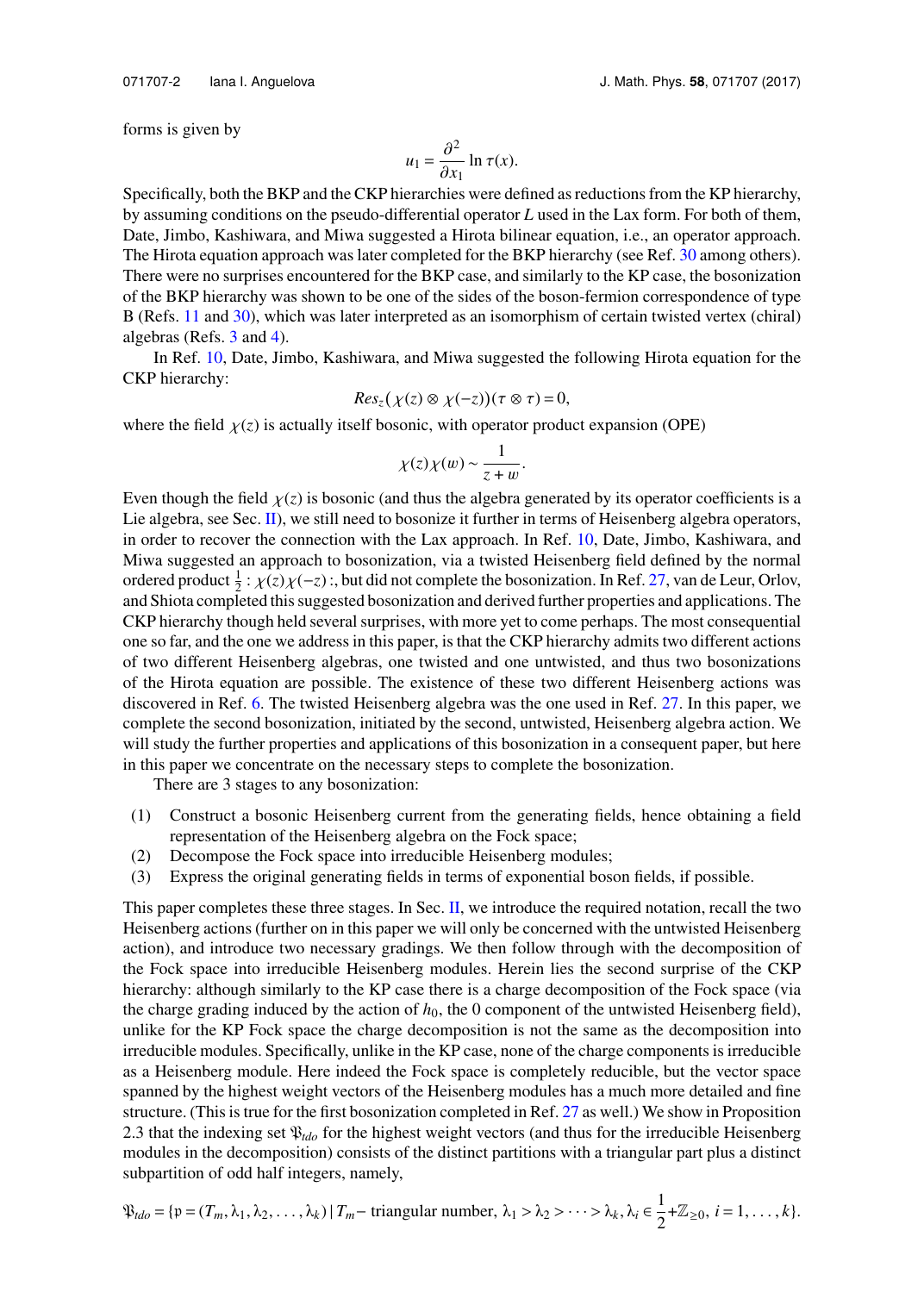Further, as we show in Sec. [III,](#page-8-0) the space of highest weight vectors has a structure of a super vertex algebra, and specifically a structure realizing the symplectic fermion super vertex algebra, introduced first in Refs. [21](#page-19-9) and [22](#page-19-10) (see also triplet vertex algebra and, e.g., Refs. [28,](#page-20-2) [1,](#page-19-11) and [2\)](#page-19-12). Finally, in Sec. [IV,](#page-16-0) by using the known embedding of the symplectic fermion vertex algebra as a subalgebra (the "small" subalgebra) of the charged free fermion vertex algebra (following Refs. [14](#page-19-13) and [21\)](#page-19-9), and thus via the boson-fermion correspondence to a lattice vertex algebra, we can express the generating field  $\chi(z)$  via exponentiated boson vertex operators acting on a polynomial algebra with two infinite sets of variables.

#### <span id="page-3-0"></span>**II. HEISENBERG ACTION AND MODULE DECOMPOSITION**

We will use common concepts and technical tools from the areas of vertex algebras and conformal field theory, such as the notions of field, locality, Operator Product Expansions (OPEs), normal ordered products, Wick's Theorem, for which we refer the reader to any book on the topic (such as Refs. [12](#page-19-14) and [19\)](#page-19-0). We will also use the extension of these technical tools to the case of *N*-point locality, as introduced in Ref. [7.](#page-19-15)

The starting point is the twisted neutral boson field  $\chi(z)$ ,

$$
\chi(z) = \sum_{n \in \mathbb{Z}+1/2} \chi_n z^{-n-1/2},\tag{2.1}
$$

with OPE

$$
\chi(z)\chi(w) \sim \frac{1}{z+w}.\tag{2.2}
$$
relations between the modes  $\kappa$ ,  $n \in \mathbb{Z} + 1/2$  as

This OPE determines the commutation relations between the modes  $\chi_n$ ,  $n \in \mathbb{Z} + 1/2$ , as

$$
[\chi_m, \chi_n] = (-1)^{m - \frac{1}{2}} \delta_{m, -n} 1. \tag{2.3}
$$

The modes of the field  $\chi(z)$  form a Lie algebra which we denote by  $L_{\chi}$ . Let  $F_{\chi}$  be the Fock<br>ule of *L* with vacuum vector  $|0\rangle$  such that  $\chi$   $|0\rangle = 0$  for  $n > 0$ . The vector space *F* has a hasis module of  $L_\chi$  with vacuum vector  $|0\rangle$ , such that  $\chi_n|0\rangle = 0$  for  $n > 0$ . The vector space  $F_\chi$  has a basis

$$
\{(\chi_{-j_k})^{m_k} \dots (\chi_{-j_2})^{m_2} (\chi_{-j_1})^{m_1} |0\rangle \mid j_k > \dots > j_2 > j_1 > 0, \ j_i \in \mathbb{Z} + \frac{1}{2}, \ m_i > 0, m_i \in \mathbb{Z}, \ i = 1, 2, \dots, k\}
$$
\n(2.4)

Thus with our indexing  $F<sub>x</sub>$  is isomorphic to the Fock space *F* of Ref. [27.](#page-20-1)

We use here an indexing of the field  $\chi(z)$  typical of vertex algebra fields (as opposed to Ref. [10,](#page-19-4) where it was introduced originally, or Ref. [27\)](#page-20-1). The field  $\chi(z)$  is related to the double-infinite rank Lie algebra  $c_{\infty}$  (see, e.g., Refs. [20,](#page-19-16) [29,](#page-20-3) and [7\)](#page-19-15); consequently, it is denoted by  $\phi^{C}(z)$  in Ref. [7.](#page-19-15)<br>In Ref. 10, Date, Jimbo, Kashiwara, and Miwa introduced the CKB hierarchy through a re-

<span id="page-3-1"></span>In Ref. [10,](#page-19-4) Date, Jimbo, Kashiwara, and Miwa introduced the CKP hierarchy through a reduction of the KP hierarchy and suggested the following algebraic Hirota bilinear equation associated with it:

$$
Res_z(\chi(z) \otimes \chi(-z)) (\tau \otimes \tau) = 0.
$$
\n(2.5)

Here  $\tau$  is an element of the Fock space  $F_\chi$  (in fact,  $\tau$  may need to be an element of a certain completion of  $F_\chi$  as we will discuss in a consequent paper about the solutions to this Hirota equation) of  $F<sub>x</sub>$ , as we will discuss in a consequent paper about the solutions to this Hirota equation).

In order to relate this purely algebraic Hirota equation to a system of differential equations, we need to bosonize it. As outlined in the Introduction, the bosonization will proceed in 3 stages. The first surprise presented by the CKP case is that, as we showed in Ref. [6,](#page-19-8) there is a second Heisenberg field generated by the field  $\chi(z)$  and its descendant field  $\chi(-z)$ , and therefore two different bosonizations of the algebraic Hirota equation are possible:

Proposition 2.1. I. Let 
$$
h_{\chi}^{Z+1/2}(z) = \frac{1}{2} : \chi(z) \chi(-z)
$$
. We have  $h_{\chi}^{Z+1/2}(-z) = h_{\chi}^{Z+1/2}(z)$ , and we index  $h_{\chi}^{Z+1/2}(z)$  as  $h_{\chi}^{Z+1/2}(z) = \sum_{n \in Z+1/2} h_n^{Z+1/2} z^{-2n-1}$ . The field  $h_{\chi}^{Z+1/2}(z)$  has OPE with itself given by

$$
h_{\chi}^{\mathbb{Z}+1/2}(z)h_{\chi}^{\mathbb{Z}+1/2}(w) \sim -\frac{z^2 + w^2}{2(z^2 - w^2)}^2 \sim -\frac{1}{4} \frac{1}{(z - w)^2} - \frac{1}{4} \frac{1}{(z + w)^2},\tag{2.6}
$$

and its modes,  $h_n^{\mathbb{Z}+1/2}$ ,  $n \in \mathbb{Z} + 1/2$ , generate a **twisted** Heisenberg algebra  $\mathcal{H}_{\mathbb{Z}+1/2}$  with relations  $[h_m^{\mathbb{Z}+1/2}, h_n^{\mathbb{Z}+1/2}] = -m\delta_{m+n,0}1$ ,  $m, n \in \mathbb{Z} + 1/2$ .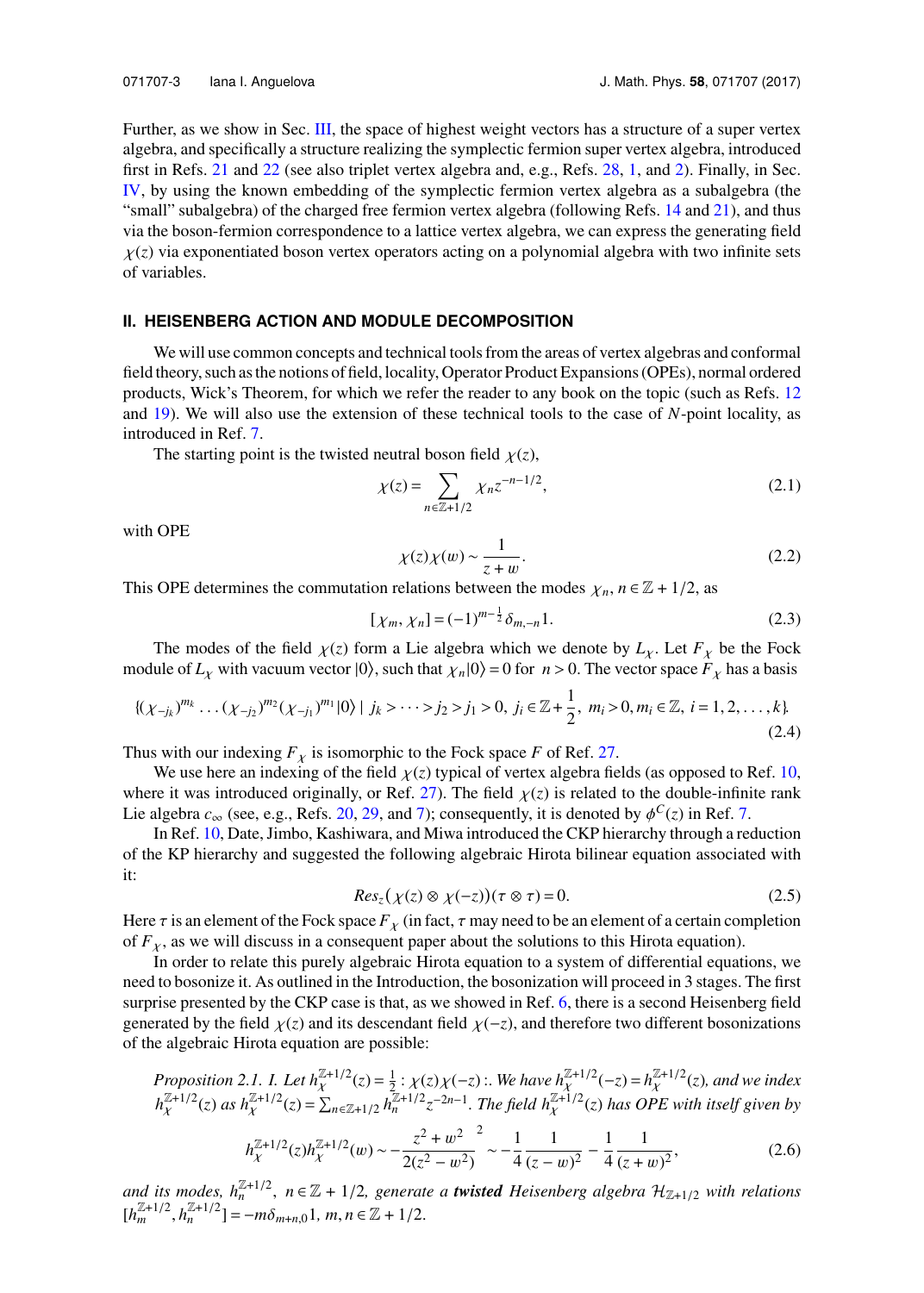*II. Let*  $h_{\mathcal{X}}^{\mathbb{Z}}(z) = \frac{1}{4z}$  (:  $\chi(z)\chi(z)$  : − :  $\chi(-z)\chi(-z)$  :). We have  $h_{\mathcal{X}}^{\mathbb{Z}}(-z) = h_{\mathcal{Z}}^{\mathbb{Z}}$ <br>*h*<sub>Z</sub>(-)  $\sum_{k} L_{k}^{\mathbb{Z}}(-z)^{2n-2}$  The field h<sub>av</sub>(-) has OBE with itself since by  $\frac{\mathbb{Z}}{\chi}(z)$ , and we index  $h_{\chi}^{\mathbb{Z}}(z)$  as  $h^{\mathbb{Z}}_{\nu}$  $\mathbb{Z}^{Z}(z) = \sum_{n \in \mathbb{Z}} h_n^{\mathbb{Z}} z^{-2n-2}$ . The field  $h_X^{\mathbb{Z}}(z)$  has OPE with itself given by

$$
h_{\chi}^{\mathbb{Z}}(z)h_{\chi}^{\mathbb{Z}}(w) \sim -\frac{1}{(z^2 - w^2)^2},
$$
\n(2.7)

and its modes,  $h_n^{\mathbb{Z}}$ ,  $n \in \mathbb{Z}$ , generate an **untwisted** Heisenberg algebra  $\mathcal{H}_{\mathbb{Z}}$  with relations  $[h_m^{\mathbb{Z}}, h_n^{\mathbb{Z}}]$  $=-m\delta_{m+n,0}1, m, n \in \mathbb{Z}$ .

The bosonization initiated by the twisted Heisenberg current from the above proposition is studied in Ref. [27.](#page-20-1) In this paper we study the second bosonization, initiated by the untwisted Heisenberg current. For simplicity, from now on, we will denote the untwisted field  $\vec{h}^{\mathbb{Z}}_{\chi}(z)$  by  $h_{\chi}(z)$  and its modes  $\ddot{\phantom{0}}$ by  $h_n$ ,  $n \in \mathbb{Z}$ .

For the second step in the bosonization process, we first need to show that the Heisenberg algebra representation on  $F_{\chi}$  is in fact completely reducible. It is immediate that the representation is a bounded field representation (see, e.g., Theorem 3.5 of Ref. [19\)](#page-19-0), and we just need to show that  $h_0$  is diagonalizable. To that effect, we need to introduce various gradings on  $F_\chi$ . There are at least two types of natural gradings: the first one necessarily derived from the Heisenberg field, specifically from the action of *h*0, and the second from one of the families of Virasoro fields that we discussed in Ref. [6.](#page-19-8)

We first introduce a normal ordered product :  $\chi_m \chi_n$ : on the modes  $\chi_m$  of the field  $\chi(z)$ , compatible with the normal ordered product of fields, by

$$
\div \chi(z)\chi(w) := \sum_{m,n \in \mathbb{Z}+1/2} \div \chi_m \chi_n \div z^{-m-1/2} w^{-n-1/2} = \sum_{m,n \in \mathbb{Z}} \div \chi_{-m-\frac{1}{2}} \chi_{-n-\frac{1}{2}} \div z^m w^n, \tag{2.8}
$$

and thus for  $m, n \in \mathbb{Z}$ , this results in the usual "move annihilation operators to the right" approach,

$$
\begin{aligned}\n& \frac{1}{2} \cdot \chi_{-m-\frac{1}{2}} \chi_{-n-\frac{1}{2}} & \frac{1}{2} \cdot \chi_{-m-\frac{1}{2}} \chi_{-n-\frac{1}{2}} \quad \text{for } m+n \neq 1, \\
& \frac{1}{2} \cdot \chi_{-m-\frac{1}{2}} \chi_{-n-\frac{1}{2}} & \frac{1}{2} \cdot \chi_{-m-\frac{1}{2}} \chi_{-n-\frac{1}{2}} - (-1)^{m-\frac{1}{2}} & \chi_{-n-\frac{1}{2}} \chi_{-m-\frac{1}{2}} \quad \text{for } m+n = -1, n \ge 0, \\
& \frac{1}{2} \cdot \chi_{-m-\frac{1}{2}} \chi_{-n-\frac{1}{2}} & \frac{1}{2} \cdot \chi_{-m-\frac{1}{2}} \chi_{-n-\frac{1}{2}} \quad \text{for } m+n = -1, m \ge 0.\n\end{aligned}
$$

Hence we can express the modes of the field  $h_{\chi}(z) = \sum_{n \in \mathbb{Z}} h_n z^{-2n-2}$  as follows:

$$
h_n = \frac{1}{2} \sum_{k \in \mathbb{Z}+1/2} : \chi_k \chi_{2n-k} := \frac{1}{2} \sum_{i \in \mathbb{Z}} : \chi_{-i-\frac{1}{2}} \chi_{2n+i+\frac{1}{2}} : .
$$
 (2.9)

In particular, we have

$$
h_0 = \sum_{k \in \mathbb{Z}_{\geq 0}+1/2} : \chi_{-k} \chi_k := \chi_{-\frac{1}{2}} \chi_{\frac{1}{2}} + \chi_{-\frac{3}{2}} \chi_{\frac{3}{2}} + \cdots. \tag{2.10}
$$

Hence it follows that on a monomial  $(\chi_{-j_k})^{m_k} \cdots (\chi_{-j_2})^{m_2} (\chi_{-j_1})^{m_1} |0\rangle$  in  $F_\chi$ , we have

$$
h_0((\chi_{-j_k})^{m_k}\dots(\chi_{-j_2})^{m_2}(\chi_{-j_1})^{m_1}|0\rangle) = \Big(\sum_{j_i\in 2\mathbb{Z}+1/2} m_i - \sum_{j_i\in 2\mathbb{Z}-1/2} m_i\Big) \times ((\chi_{-j_k})^{m_k}\dots(\chi_{-j_2})^{m_2}(\chi_{-j_1})^{m_1}|0\rangle). \tag{2.11}
$$

This shows that  $h_0$  is diagonalizable, and thus the Heisenberg algebra representation on  $F<sub>x</sub>$  is completely reducible. It also gives  $F_{\chi}$  a  $\mathbb{Z}$  grading, which we will call *charge* and denote *chg* (as it is similar to the charge grading in the usual boson-fermion correspondence of type A, i.e., the bosonization related to the KP hierarchy),

$$
chg(|0\rangle) = 0; \quad chg\left(\left(\chi_{-j_k}\right)^{m_k}\dots\left(\chi_{-j_2}\right)^{m_2}\left(\chi_{-j_1}\right)^{m_1}|0\rangle\right) = \sum_{j_i \in 2\mathbb{Z}+1/2} m_i - \sum_{j_i \in 2\mathbb{Z}-1/2} m_i. \tag{2.12}
$$

Example:  $chg(\chi_{-\frac{1}{2}}|0\rangle) = 1$ ;  $chg(\chi_{-\frac{3}{2}}|0\rangle) = -1$ ;  $chg(\chi_{-\frac{3}{2}}\chi_{-\frac{1}{2}}|0\rangle) = 0$ .

Denote the linear span of monomials of charge *n* by  $F_{\chi}^{(n)}$ . The Fock space  $F_{\chi}$  has a charge monosition decomposition

$$
F_{\chi} = \oplus_{n \in \mathbb{Z}} F_{\chi}^{(n)}.
$$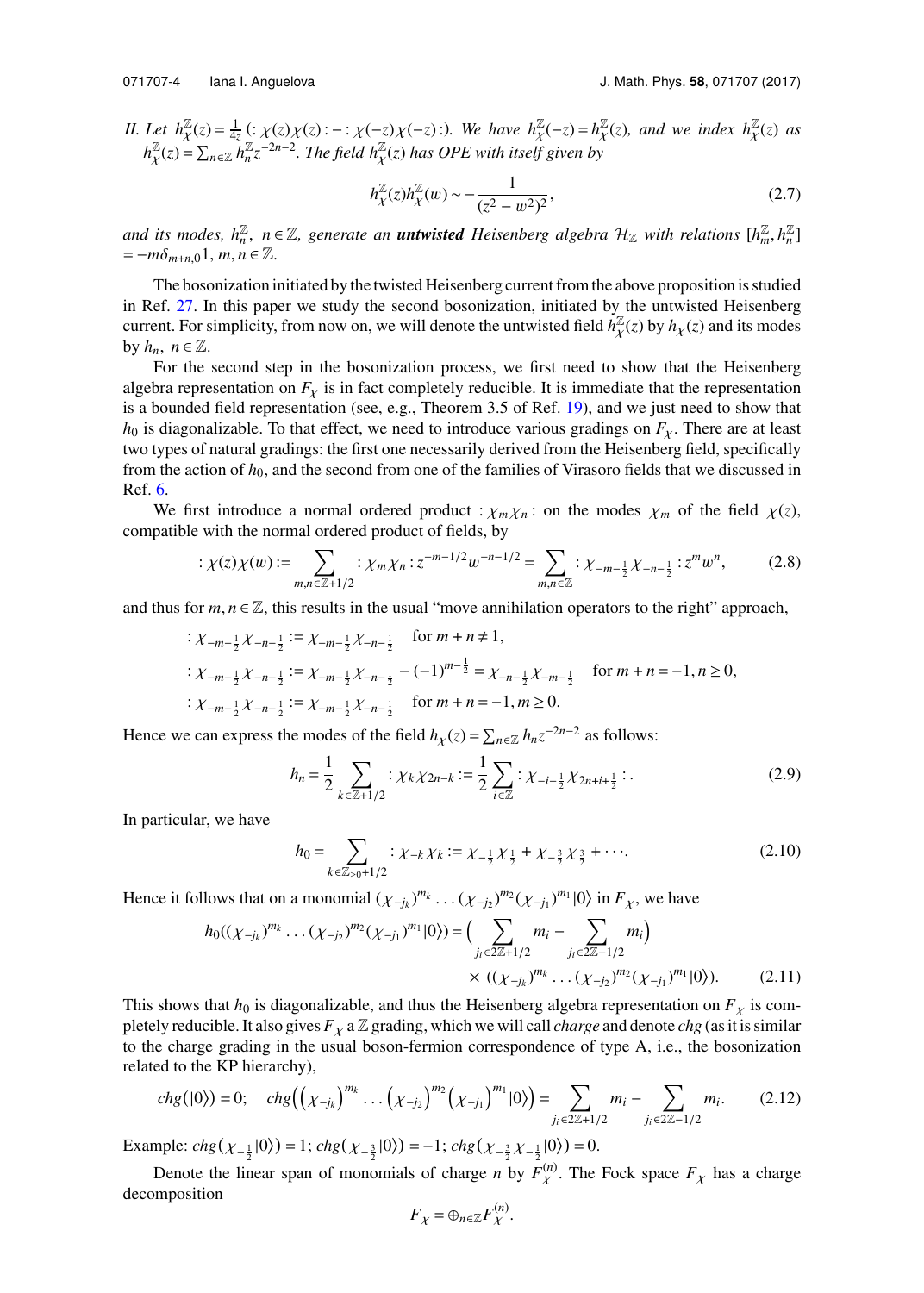In the usual boson-fermion correspondence (of type A), the charge decomposition is in fact the decomposition of the Fock space in terms of irreducible Heisenberg modules (see, e.g., Theorem 5.1 of Ref. [19](#page-19-0) as well as the more detailed descriptions in Refs. [18](#page-19-1) and [24\)](#page-19-2), i.e., each charge component  $F_{\chi}^{(n)}$  is in fact a Heisenberg irreducible module. This is not the case here, for example, the vector

<span id="page-5-0"></span>
$$
v_{4;0} := 2\chi_{-\frac{7}{2}}\chi_{-\frac{1}{2}}|0\rangle - 2\chi_{-\frac{5}{2}}\chi_{-\frac{5}{2}}|0\rangle - \chi_{-\frac{3}{2}}^2\chi_{-\frac{1}{2}}^2|0\rangle
$$
 (2.13)

is of charge 0, but we can also directly check that  $h_n v_{4;0} = 0$  for any  $n > 0$ . Thus  $v_{4;0}$  is another highest weight vector of charge 0 for the action of the Heisenberg algebra, besides the vacuum  $|0\rangle$ . Therefore the charge 0 component  $F_{\chi}^{(0)}$  is not irreducible as a Heisenberg module, in contrast to the usual boson-fermion correspondence (of type A). Similarly, neither are the other charge components, as we shall see.

Next, there is a  $\frac{1}{2}\mathbb{Z}$  grading on  $F_{\chi}$ , we will call *degree* and denote by *deg*, which we obtain by using one of the three families of Virasoro fields that were discussed in Ref. [6.](#page-19-8) In Ref. [6](#page-19-8) ,we introduced the descendent fields  $\beta_{\chi}(z^2), \gamma_{\chi}(z^2)$  defined by

$$
\beta_{\chi}(z^2) = \frac{\chi(z) - \chi(-z)}{2z}, \quad \gamma_{\chi}(z^2) = \frac{\chi(z) + \chi(-z)}{2}.
$$
\n(2.14)

These fields have OPEs,

$$
\beta_{\chi}(z^2)\beta_{\chi}(w^2) \sim 0, \quad \gamma_{\chi}(z^2)\gamma_{\chi}(w^2) \sim 0, \quad \beta_{\chi}(z^2)\gamma_{\chi}(w^2) \sim \frac{1}{z^2 - w^2}, \quad \gamma_{\chi}(z^2)\beta_{\chi}(w^2) \sim -\frac{1}{z^2 - w^2}.
$$
\n(2.15)

In particular, we have

$$
\beta_{\chi}(z^2) = \sum_{m \in \mathbb{Z}} \chi_{-2m + \frac{1}{2}}(z^2)^{m-1}, \quad \gamma_{\chi}(z^2) = \sum_{m \in \mathbb{Z}} \chi_{-2m - \frac{1}{2}}(z^2)^m.
$$
 (2.16)

Hence, we can translate the following Virasoro field (Ref. [6\)](#page-19-8) from the  $\beta - \gamma$  system

$$
L_2^{\beta\gamma; (\lambda,\mu)}(z) = \lambda : (\partial_z \beta(z)) \gamma(z) : + (\lambda + 1) : \beta(z) (\partial_z \gamma(z)) : + \frac{\mu}{z} : \beta(z) \gamma(z) : + \frac{(2\lambda + 1)\mu - \mu^2}{2z^2} \tag{2.17}
$$

into a Virasoro action on  $F<sub>\chi</sub>$ . For simplicity, we will consider only the case  $\mu = 0$ , and we have

$$
L^{\lambda}(z^2) = \sum_{n \in \mathbb{Z}} L_n(z^2)^{-n-2} = -\sum_{n \in \mathbb{Z}} \Big( \sum_{k+l=n} (\lambda(k+1) + (\lambda+1)l) : \chi_{2k+\frac{1}{2}} \chi_{2l-\frac{1}{2}} : \Big) (z^2)^{-n-2},\tag{2.18}
$$

in particular,

$$
L_0^{\lambda} = -\sum_{k \in \mathbb{Z}} (\lambda + k) : \chi_{-2k + \frac{1}{2}} \chi_{2k - \frac{1}{2}} : .
$$
 (2.19)

We can further vary  $\lambda$  ( $\lambda = -\frac{1}{2}$  is usually chosen in conformal field theory), but a useful choice here is  $\lambda = -\frac{1}{4}$ . In that case, we have a central charge  $c = -\frac{1}{4}$ , with

$$
L_0 = \frac{1}{2} \left( \frac{1}{2} : \chi_{-\frac{1}{2}} \chi_{\frac{1}{2}} : -\frac{3}{2} : \chi_{-\frac{3}{2}} \chi_{\frac{3}{2}} : +\frac{5}{2} : \chi_{-\frac{5}{2}} \chi_{\frac{5}{2}} : -\cdots \right).
$$
 (2.20)

Hence

$$
L_0((\chi_{-j_k})^{m_k}\dots(\chi_{-j_2})^{m_2}(\chi_{-j_1})^{m_1}|0\rangle) = \frac{1}{2}(m_k \cdot j_k + \dots + m_2 \cdot j_2 + m_1 \cdot j_1) \times ((\chi_{-j_k})^{m_k} \dots (\chi_{-j_2})^{m_2}(\chi_{-j_1})^{m_1}|0\rangle).
$$
 (2.21)

Discarding the factor of  $\frac{1}{2}$ , we have the *deg* grading on  $F_{\chi}$  (also used in Ref. [27\)](#page-20-1),

$$
deg(|0\rangle) = 0, \ deg\chi_{-j}|0\rangle = j, \ deg\Big(\Big(\chi_{-j_k}\Big)^{m_k} \dots \Big(\chi_{-j_2}\Big)^{m_2} \Big(\chi_{-j_1}\Big)^{m_1}|0\rangle\Big) = m_k \cdot j_k + \dots + m_2 \cdot j_2 + m_1 \cdot j_1,
$$
\n(2.22)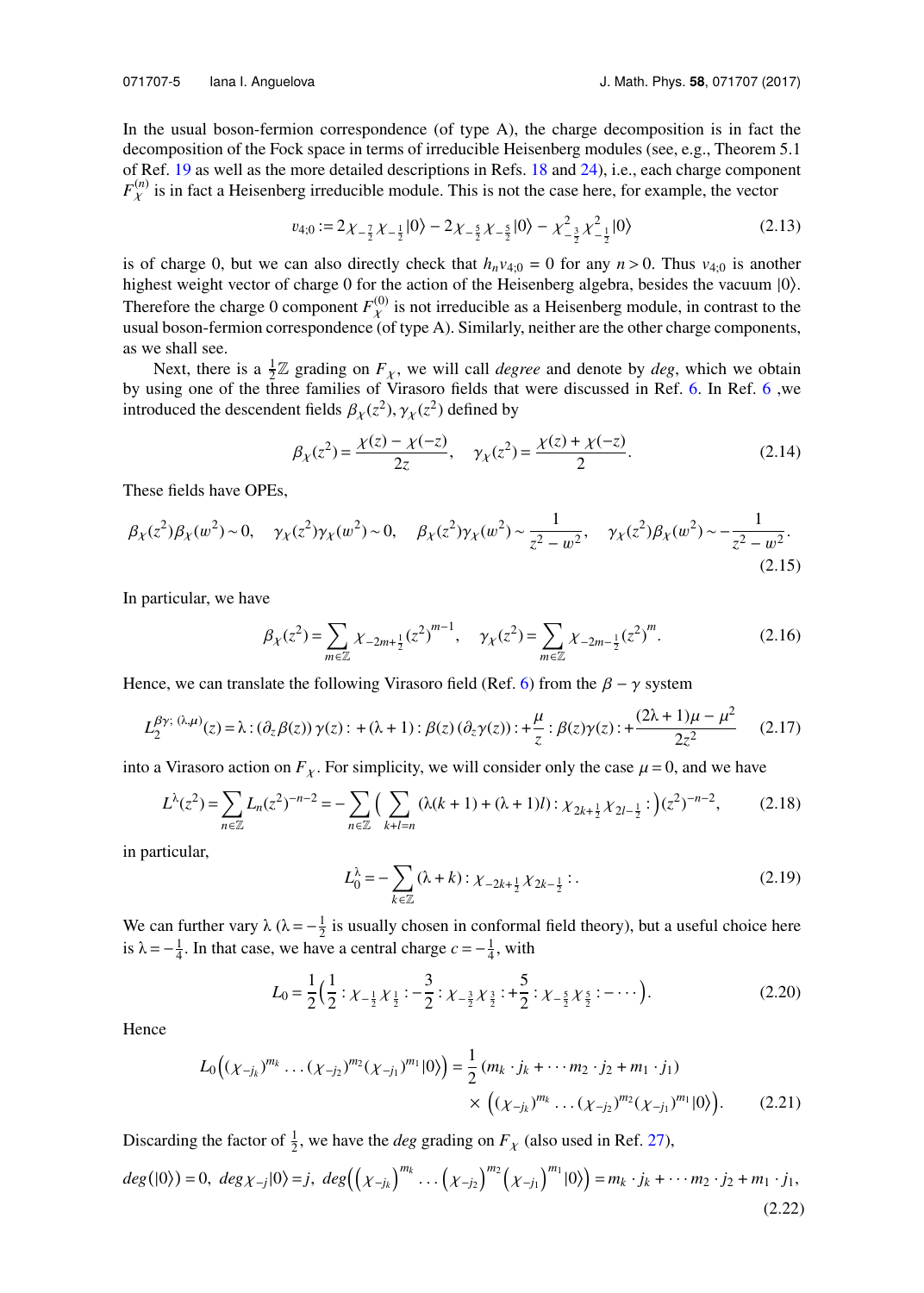$$
dim_q F_\chi := tr_{F_\chi} q^{2L_0} = \sum_{k \in \frac{1}{2}\mathbb{Z}} dim \Big( span\{v \in F_\chi \mid deg(v) = k\} \Big) q^k.
$$
 (2.23)

We can also form the character with respect to both the  $L_0$  and  $h_0$  grading operators (they are both diagonalizable),

$$
dim_{q,z}F_{\chi} := tr_{F_{\chi}} q^{2L_0} z^{h_0}.
$$
\n(2.24)

Now observing that acting by  $\chi_{-2j-\frac{1}{2}}$ ,  $j \ge 0$ , on a monomial  $(\chi_{-j_k})$  $\big)^{m_k} \cdots \big(\chi_{-j_2}$  $\int^{m_2} \left( \chi_{-j_1} \right)$  $\int^{m_1}$  |0 $\rangle$  will produce a factor of  $z^{-1}q^{2j+\frac{1}{2}}$ , and acting by  $\chi_{-2j+\frac{1}{2}}$ ,  $j \ge 1$ , will produce a factor of  $z^{-1}q^{2j-\frac{1}{2}}$ , it is immediate that

<span id="page-6-0"></span>
$$
dim_{q,z}F_{\chi} = \frac{1}{\prod_{j\in\mathbb{Z}_+}(1 - zq^{2j-\frac{3}{2}})(1 - z^{-1}q^{2j-\frac{1}{2}})}.
$$
\n(2.25)

<span id="page-6-2"></span>The formula

$$
dim_q F_\chi = \frac{1}{\prod_{j \in \mathbb{Z}_+} \left(1 - q^{\frac{2j-1}{2}}\right)}\tag{2.26}
$$

of Ref. [27](#page-20-1) then follows from setting  $z = 1$  in [\(2.25\)](#page-6-0).

*Lemma 2.2. The following relations hold:*

<span id="page-6-1"></span>
$$
[L_0, h_m] = -mh_m, \quad \forall \ m \in \mathbb{Z},
$$

*and thus for any*  $v \in F_\chi$ , we have

$$
deg(h_{-m}v) = 2m + deg(v), \quad \forall \ m \in \mathbb{Z}_+.
$$
 (2.27)

*Proof.* By using the relation with the  $\beta\gamma$  system, we can calculate the OPE between  $L(z^2)$ <br>  $\therefore (a, \beta(z^2)) \alpha(z^2) \cdot 1^3 \cdot \beta(z^2) (\hat{\beta} \cdot \alpha(z^2)) \cdot$  and  $h(z) = \beta(z^2) \alpha(z^2) \cdot \beta(x^2) \cdot \beta(x^2)$  $=-\frac{1}{4}$ :  $(\partial_{z^2}\beta(z^2))\gamma(z^2)$ :  $+\frac{3}{4}$ :  $\beta(z^2)(\partial_{z^2}\gamma(z^2))$ : and  $h_\chi(z) =:\beta(z^2)\gamma(z^2)$ : via Wick's Theorem. The calculations are straightforward  $\vec{a} = -\frac{1}{4} \cdot (v_z^2 p(z)) \gamma(z) \cdot + \frac{1}{4} \cdot p(z) (v_z^2 \gamma(z))$ . and  $n_x(z) = p(z) \gamma(z)$ . Via wick s Theorem. The calculations are straightforward.

Since the conditions of Theorem 3.5 of Ref. [19](#page-19-0) are satisfied, the Heisenberg module  $F<sub>\chi</sub>$  is completely reducible, and is a direct sum of irreducible highest weight Heisenberg modules, each isomorphic to

$$
\mathbb{C}[h_{-1}, h_{-2}, \ldots, h_{-n}, \ldots] \cdot v
$$

for some highest weight vector v, for which  $h_n v = 0$  for any  $n > 0$ . It is a well known fact (see, e.g., Refs. 18, and 12) that any irreducible highest weight module of the Heisenberg algebra  $\mathcal{H}_n$ Refs. [18](#page-19-1) and [12\)](#page-19-14) that any irreducible highest weight module of the Heisenberg algebra  $\mathcal{H}_{\mathbb{Z}}$ introduced in Sec.  $\overline{II}$  $\overline{II}$  $\overline{II}$  is isomorphic to the polynomial algebra with infinitely many variables  $B_\lambda \cong \mathbb{C}[x_1, x_2, \ldots, x_n, \ldots]$  where  $v \mapsto 1$  and

$$
h_n \mapsto i\partial_{x_n}, \quad h_{-n} \mapsto inx_n, \quad \text{for any } n \in \mathbb{N}, \quad h_0 \mapsto \lambda, \ \lambda \in \mathbb{C}.
$$
 (2.28)

In fact, we can introduce an arbitrary re-scaling  $s_n \neq 0$ ,  $s_n \in \mathbb{C}$ , for  $n \neq 0$  only, so that

$$
h_n \mapsto i s_n \partial_{x_n}, \quad h_{-n} \mapsto i s_n^{-1} n x_n, \quad \text{for any } n \in \mathbb{N}, \quad h_0 \mapsto \lambda \quad . \tag{2.29}
$$

.

Thus each of the irreducible modules in our Heisenberg decomposition is isomorphic to  $B_\lambda \cong \mathbb{C}[x_1, x_2, \dots, x_n, \dots]$  for some  $\lambda \in \mathbb{C}$  determined by the charge of the highest weight vector generating the module. Now if  $v$  is a highest weight vector, which induces an irreducible module  $V = \mathbb{C}[h_{-1}, h_{-2}, \ldots, h_{-n}, \ldots] \cdot v \cong B_{\lambda}$ , then as a consequence of [\(2.27\)](#page-6-1) *V* has graded dimension

$$
dim_q V = \frac{q^{deg(v)}}{\prod_{i \in \mathbb{Z}_+} (1 - q^{2i})}
$$

Since  $F_{\chi}$  is a direct sum of such irreducible modules, we have

$$
dim_q F_\chi = \frac{\sum_{\mathfrak{p} \in \mathfrak{P}_{\mathit{tdo}}} q^{\mathit{deg}(v_{\mathfrak{p}})}}{\prod_{i \in \mathbb{Z}_+} (1 - q^{2i})},
$$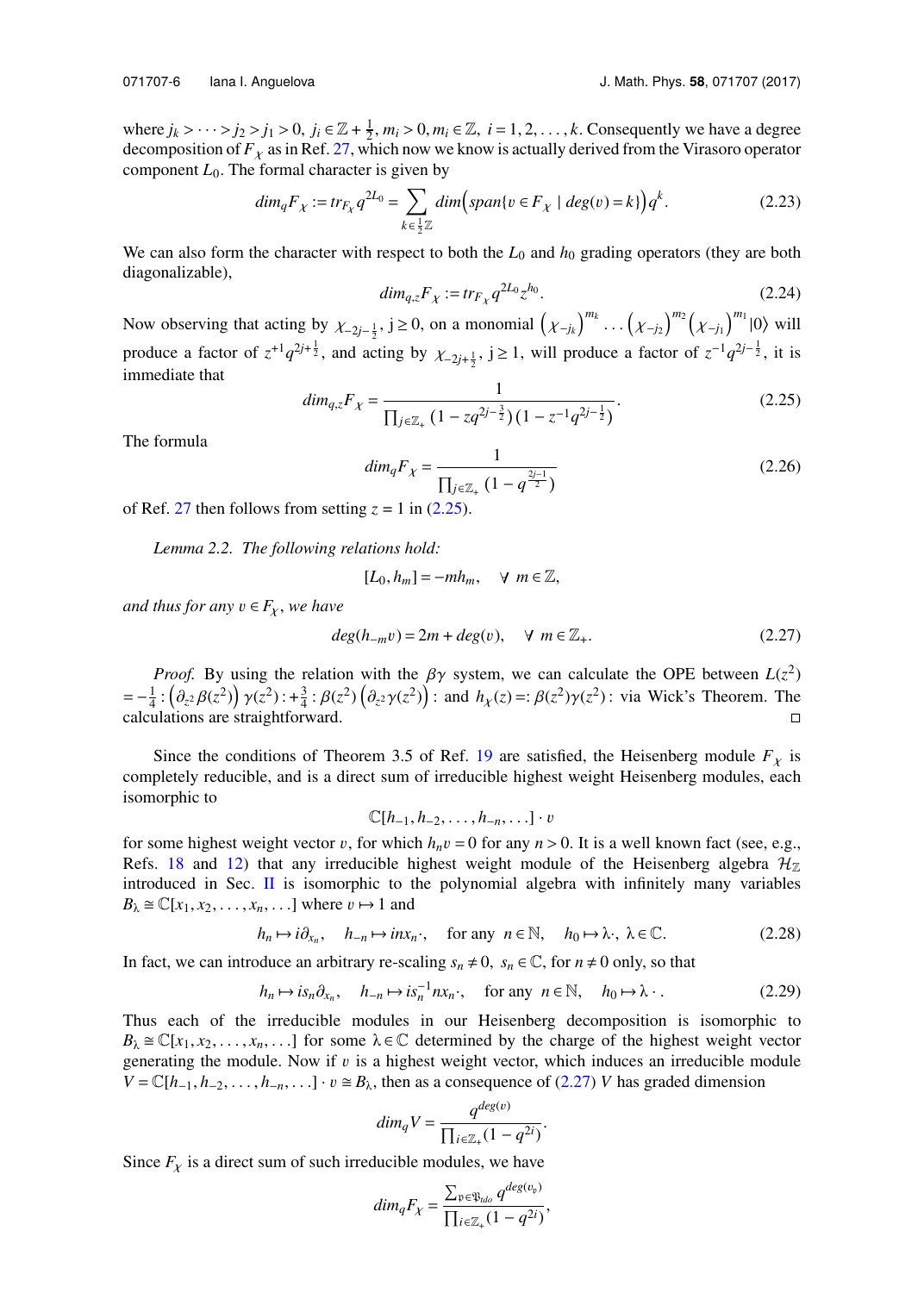the graded dimension with  $(2.26)$ , we have

where the summation is over an as yet unknown indexing set  $P_{tdo}$ . By comparing this formula for

$$
\sum_{\mathfrak{p}\in \mathfrak{P}_{ido}}q^{deg(v_{\mathfrak{p}})}=\frac{\prod_{i\in \mathbb{Z}_+}(1-q^{2i})}{\prod_{i\in \mathbb{Z}_+}(1-q^{\frac{2i-1}{2}})}=\frac{\prod_{i\in \mathbb{Z}_+}(1-q^{2i})\prod_{i\in \mathbb{Z}_+}(1+q^{\frac{2i-1}{2}})}{\prod_{i\in \mathbb{Z}_+}(1-q^{2i-1})}.
$$

Now using the Jacobi triple product identity in one of its forms

$$
\prod_{i=1}^{\infty} (1 - q^i)(1 + zq^{i-1})(1 + z^{-1}q^i) = \sum_{m \in \mathbb{Z}} z^m q^{\frac{m(m-1)}{2}},
$$
\n(2.30)

we have, by setting  $z = 1$ ,

$$
2\sum_{m\in\mathbb{Z}_{\geq 0}}q^{T_m}=2\prod_{i=1}^{\infty}(1-q^{2i})(1+q^i)=2\frac{\prod_{i=1}^{\infty}(1-q^{2i})(1-q^{2i-1})(1+q^i)}{\prod_{i=1}^{\infty}(1-q^{2i-1})}=2\frac{\prod_{i=1}^{\infty}(1-q^i)(1+q^i)}{\prod_{i=1}^{\infty}(1-q^{2i-1})},
$$

where  $T_m$  denotes the *m*th triangular number— $T_m := 1 + 2 + \cdots + m = \frac{m(m+1)}{2}$  $\frac{n+1}{2}$ , with  $T_0 = 0$ . And so we re-derived a known formula for the triangular numbers

$$
\sum_{m \in \mathbb{Z}_{\geq 0}} q^{T_m} = 1 + q + q^3 + q^6 + q^{10} + \dots + q^{T_m} + \dots = \frac{\prod_{i=1}^{\infty} (1 - q^{2i})}{\prod_{i=1}^{\infty} (1 - q^{2i-1})}.
$$

We knew this identity went far back in time but could not find the original reference for this formula until the referee pointed it out: this identity can be found on page 185 of the original manuscript by Jacobi, Ref. [17.](#page-19-17) For some reason this identity keeps being re-derived, including by better number theorists than this author, see e.g. Proposition 1 of Ref. [25;](#page-20-4) we continued this trend by re-deriving it here.

Using this formula, we have

$$
\sum_{\mathfrak{p}\in \mathfrak{P}_{\textit{ldo}}} q^{\textit{deg}(v_{\mathfrak{p}})} = \Big(\sum_{m\in \mathbb{Z}_{\geq 0}} q^{T_m}\Big) \cdot \prod_{i\in \mathbb{Z}_+} (1 + q^{\frac{2i-1}{2}}). \tag{2.31}
$$

Since the right-hand side is now a sum with positive coefficients, it determines the indexing set  $\mathfrak{P}_{tdo}$ , namely, it consists of distinct partitions of the type

$$
\mathfrak{P}_{tdo} = \{ \mathfrak{p} = (T_m, \lambda_1, \lambda_2, \dots, \lambda_k) \mid T_m - \text{triangular number}, \ \lambda_1 > \lambda_2 > \dots > \lambda_k, \ \lambda_i \in \frac{1}{2} + \mathbb{Z}_{\geq 0}, \ i = 1, \dots, k \}. \tag{2.32}
$$

As usual, the weight |p| of such a partition p is the sum of its parts,  $|p| := T_m + \lambda_1 + \lambda_2 + \cdots + \lambda_k$ .

Hence we arrive at the following proposition, which provides the decomposition of  $F<sub>x</sub>$  into irreducible Heisenberg modules, thus completing the second step in the process of bosonization.

*Proposition 2.3. For the action of the Heisenberg algebra*  $\mathcal{H}_{\mathbb{Z}}$  *on*  $F_{\chi}$ *, the number of highest weight vectors of degree*  $n \in \frac{1}{2} \mathbb{Z}$  *equals the number of partitions*  $\mathfrak{p} \in \mathfrak{P}_{tdo}$  *of weight n. Thus as Heisenberg modules*

$$
F_{\chi} \cong \oplus_{\mathfrak{p} \in \mathfrak{P}_{\mathit{tdo}}} \mathbb{C}[x_1, x_2, \dots, x_n, \dots].
$$
\n(2.33)

*Example 2.4.* We can calculate the highest weight vectors of given degree by brute force. For the first few degrees, we have

$$
\sum_{p \in \mathfrak{P}_{\text{rdo}}} q^{\text{deg}(v_p)} = \left( \sum_{m \in \mathbb{Z}_{\geq 0}} q^{T_m} \right) \cdot \prod_{i \in \mathbb{Z}_+} (1 + q^{\frac{2i-1}{2}})
$$
\n
$$
= (1 + q + q^3 + q^6 + \cdots)(1 + q^{\frac{1}{2}} + q^{\frac{3}{2}} + q^2 + q^{\frac{5}{2}} + q^3 + q^{\frac{7}{2}} + 2q^4 + 2q^{\frac{9}{2}} + \cdots)
$$
\n
$$
= 1 + q^{\frac{1}{2}} + q + 2q^{\frac{3}{2}} + q^2 + 2q^{\frac{5}{2}} + 3q^3 + 3q^{\frac{7}{2}} + 3q^4 + 4q^{\frac{9}{2}} + \cdots.
$$

The corresponding highest weight vectors are (in each degree, the maximum charge of the highest weight vectors starts at twice that degree, and also the charges inside each degree are equivalent modulo 4):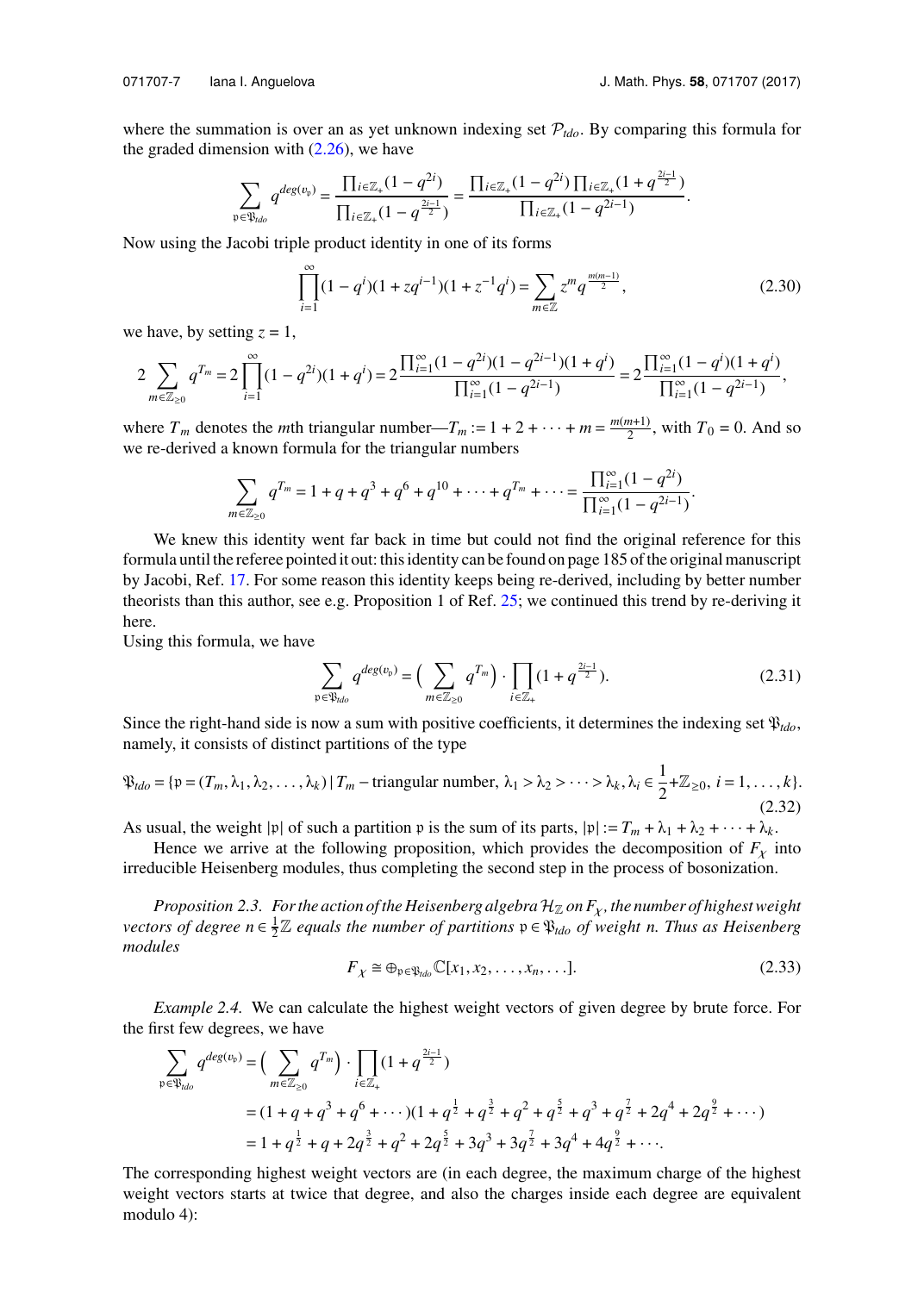.

1 |0\rangle  
\n
$$
q^{\frac{1}{2}}\begin{vmatrix} 1 & 0 \\ \chi_{-\frac{1}{2}} & 0 \\ \chi_{-\frac{1}{2}}^2 & 0 \end{vmatrix}
$$
  
\n2 $q^{\frac{3}{2}}\begin{vmatrix} \chi_{-\frac{1}{2}}^2 & 10 \\ \chi_{-\frac{1}{2}}^2 & 10 \end{vmatrix}$ ,  $\chi_{-\frac{3}{2}}^2 \chi_{-\frac{1}{2}}^2 & 10 \rangle$   
\n2 $q^{\frac{5}{2}}\begin{vmatrix} \chi_{-\frac{1}{2}}^2 & 10 \\ \chi_{-\frac{1}{2}}^2 & 10 \end{vmatrix}$ ,  $\chi_{-\frac{3}{2}}^2 \chi_{-\frac{1}{2}}^2 & 10 \rangle + 2\chi_{-\frac{5}{2}}^2 & 10 \rangle$   
\n3 $q^3 \begin{vmatrix} \chi_{-\frac{1}{2}}^2 & 10 \\ \chi_{-\frac{1}{2}}^2 & 10 \end{vmatrix}$ ,  $\chi_{-\frac{3}{2}}^2 \chi_{-\frac{1}{2}}^2 & 10 \rangle + 3\chi_{-\frac{5}{2}} \chi_{-\frac{1}{2}}^2 & 10 \rangle$ ,  $\chi_{-\frac{3}{2}}^2 \chi_{-\frac{1}{2}}^2 & 10 \rangle - 2\chi_{-\frac{7}{2}}^2 & 10 \rangle$   
\n3 $q^4 \begin{vmatrix} \chi_{-\frac{1}{2}}^2 & 10 \\ \chi_{-\frac{1}{2}}^2 & 10 \end{vmatrix}$ ,  $\chi_{-\frac{3}{2}}^2 \chi_{-\frac{1}{2}}^2 & 10 \rangle + 5\chi_{-\frac{5}{2}}^2 \chi_{-\frac{1}{2}}^2 & 10 \rangle$ ,  $2\chi_{-\frac{7}{2}} \chi_{-\frac{1}{2}}^2 & 10 \rangle - 2\chi_{-\frac{5}{2}} \chi_{-\frac{3}{2}}^2 & 10 \rangle - \chi_{-\frac{3}{2}}^2 \chi_{-\frac{1}{2}}^2 & 10 \rangle$   
\n4 $q^{\frac{9}{2}} \begin{vmatrix} \chi_{-\frac{1}{2}}^2 & 10 \\ \chi_{-\frac{1}{2}}^2 & 10 \end{vmatrix}$ ,  $\chi_{-\frac{3}{2}}^2 \$ 

There are several families of highest weight vectors, for instance, one can easily check that  $\ddot{\phantom{0}}$ *n*  $\int_{-\frac{1}{2}}^{n} |0\rangle, \chi_{-}^{n}$  $\int_{-\frac{3}{2}}^n |0\rangle$ , and  $\chi_{-\frac{3}{2}}\chi$ *n*+2  $\lambda^{n+2} |0\rangle + (n+2)\chi_{-\frac{5}{2}}\chi$ *n*  $\binom{n}{-\frac{1}{2}}$  (0) are highest weight vectors for any *n* ≥ 0. Also, observe that at any given weight  $\frac{n}{2}$  for  $n \in \mathbb{Z}$ ,  $\chi_{-}^n$  $\binom{n}{-\frac{1}{2}}$  |0) is the highest weight vector of the highest charge (*n*) with that degree.

*Remark 2.5.* It would be interesting to derive a formula giving a correspondence between a partition  $p \in \mathcal{P}_{tdo}$  of weight *n* and the highest weight vector corresponding to that partition, or even the charge of that highest weight vector. As the weights of the partitions grow, the charges are less straightforward to calculate. For example, at weight  $\frac{13}{2}$ , there are 7 partitions from  $\mathfrak{P}_{tdo}$  and one can calculate by brute force that there is a highest weight vector of charge 13, a highest weight vector of charge 9, two highest weight vectors of charge 5, two highest weight vectors of charge 1, and a highest weight vector of charge  $-3$ .

Denote by  $F_X^{hww}$  the vector space spanned by all the highest weight vectors for the Heisenberg<br>Sec. III we will first show that action. To accomplish the third step in the bosonization process, in Sec. [III](#page-8-0) we will first show that  $F_{\chi}^{h w v}$  has a structure realizing the symplectic fermion super vertex algebra.

#### <span id="page-8-0"></span>**III. SYMPLECTIC FERMIONS: VERTEX ALGEBRA STRUCTURE ON THE SPACE SPANNED BY THE HEISENBERG HIGHEST WEIGHT VECTORS**

As usual, for a rational function  $f(z, w)$ , with poles only at  $z = 0$ ,  $z = \pm w$ , we denote by  $i_z, w f(z, w)$ the expansion of  $f(z, w)$  in the region  $|z| \gg |w|$  (the region in the complex *z* plane outside the points  $z = 0, \pm w$ , and correspondingly for  $i_{w,z} f(z, w)$ .

*Lemma 3.1. The following OPEs hold:*

$$
h_{\chi}(z)\beta_{\chi}(w^{2}) \sim -\frac{1}{z^{2}-w^{2}}\beta_{\chi}(w^{2}), \quad h_{\chi}(z)\gamma_{\chi}(w^{2}) \sim \frac{1}{z^{2}-w^{2}}\gamma_{\chi}(w^{2}).
$$
\n(3.1)

*Proof.* By direct application of Wick's Theorem.

Denote

$$
V^{-}(z) = \exp\left(-\sum_{n>0} \frac{1}{n} h_n z^{-2n}\right), \qquad V^{+}(z) = \exp\left(\sum_{n>0} \frac{1}{n} h_{-n} z^{2n}\right).
$$
 (3.2)

Consequently, we will write

$$
V^{-}(z)^{-1} = \exp\Big(\sum_{n>0} \frac{1}{n} h_n z^{-2n}\Big), \qquad V^{+}(z)^{-1} = \exp\Big(-\sum_{n>0} \frac{1}{n} h_{-n} z^{2n}\Big). \tag{3.3}
$$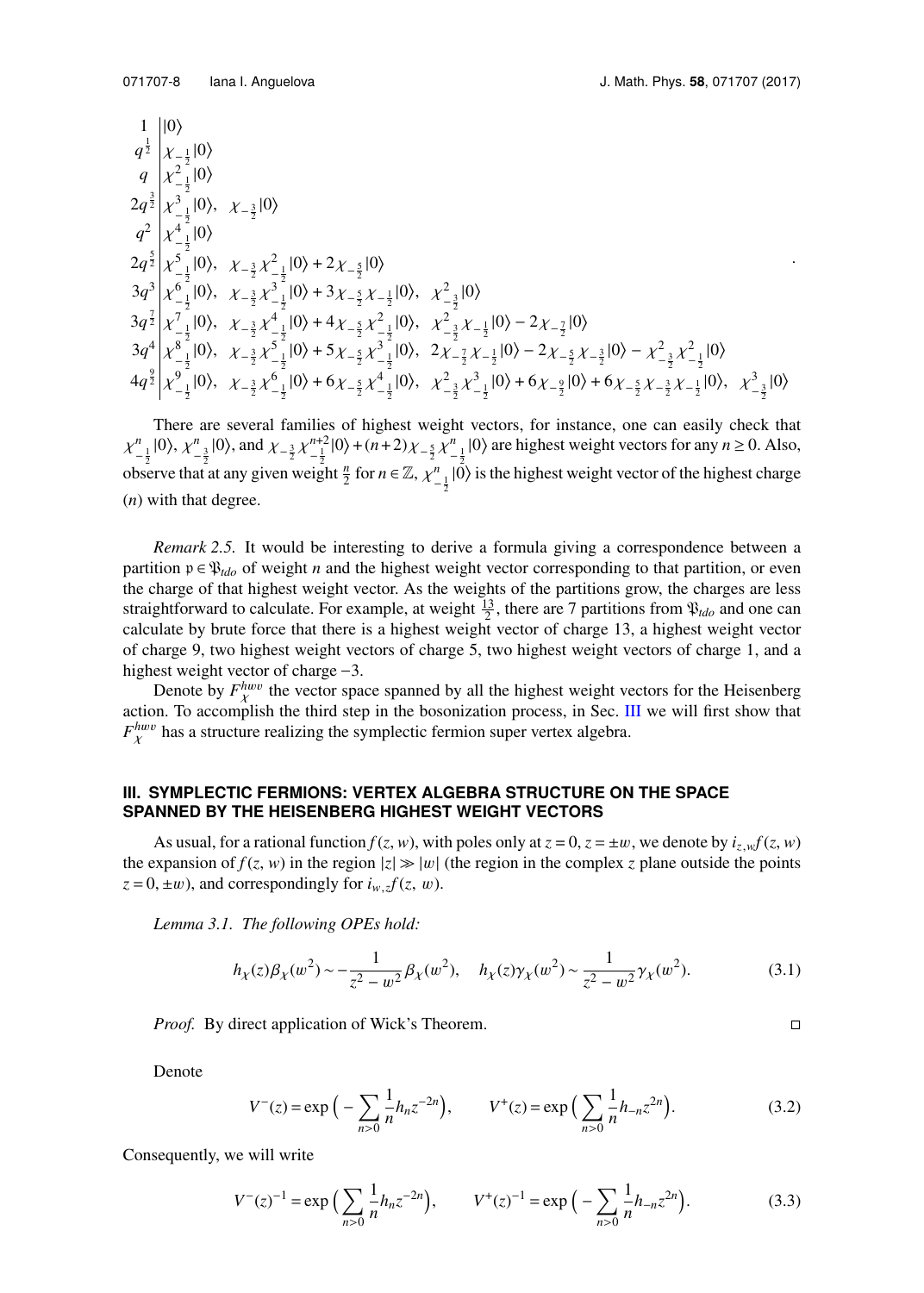*Lemma 3.2. The following commutation relations hold:*

$$
[h_{\chi}(z), V^{-}(w)] = -\Big(\sum_{n>0} \frac{z^{2n-2}}{w^{2n}}\Big)V^{-}(w) = -i_{w,z}\frac{1}{w^{2}-z^{2}}V^{-}(w) = i_{w,z}\frac{1}{z^{2}-w^{2}}V^{-}(w),\tag{3.4}
$$

$$
[h_{\chi}(z), V^{+}(w)] = -\left(\sum_{n>0} \frac{w^{2n}}{z^{2n+2}}\right) V^{+}(w) = -i_{z,w} \frac{w^{2}}{z^{2}(z^{2} - w^{2})} V^{+}(w),\tag{3.5}
$$

$$
V^{-}(z)V^{+}(w) = i_{z,w} \frac{z^{2}}{z^{2} - w^{2}} V^{+}(w)V^{-}(z),
$$
\n(3.6)

$$
V^{-}(z)^{-1}V^{+}(w)^{-1} = i_{z,w} \frac{z^{2}}{z^{2} - w^{2}} V^{+}(w)^{-1}V^{-}(z)^{-1},
$$
\n
$$
i_{z,w}^{2} = w^{2}
$$
\n(3.7)

$$
V^{-}(z)^{-1}V^{+}(w) = \frac{z^{2} - w^{2}}{z^{2}}V^{+}(w)V^{-}(z)^{-1},
$$
\n(3.8)

$$
V^{-}(z)V^{+}(w)^{-1} = \frac{z^{2} - w^{2}}{z^{2}}V^{+}(w)^{-1}V^{-}(z).
$$
\n(3.9)

*Proof.* The proof is by direct calculation on the first two relations. On the other four, we apply the Baker-Campbell-Hausdorff formula, and we will only show it for one of the relations,

$$
V^{-}(z)V^{+}(w) = \exp\left(-\left[\sum_{m>0} \frac{1}{m} h_m z^{-2m}, \sum_{n>0} \frac{1}{n} h_{-n} w^{2n}\right]\right) \cdot V^{+}(w)V^{-}(z)
$$
  
=  $\exp\left(\sum_{m>0} \frac{1}{m} \frac{w^{2m}}{z^{2m}}\right) \cdot V^{+}(w)V^{-}(z) = i_{z,w} \exp\left(-\ln\left(1 - \frac{w^{2}}{z^{2}}\right)\right) \cdot V^{+}(w)V^{-}(z).$ 

Observe that  $V^-(z)$  and  $V^+(z)$  are actually functions of  $z^2$ . With that in mind, we introduce the following fields, which are necessary to complete the bosonization.

*Definition 3.3. Define the following fields on*  $F<sub>x</sub>$ :

<span id="page-9-0"></span>
$$
H^{\beta}(z^2) = V^+(z)^{-1} \beta_{\chi}(z^2) z^{-2h_0} V^-(z)^{-1}, \qquad H^{\gamma}(z^2) = V^+(z) \gamma_{\chi}(z^2) z^{2h_0} V^-(z). \tag{3.10}
$$

*Thus we have*

$$
\beta_{\chi}(z^2) = V^+(z)H^{\beta}(z^2)V^-(z)z^{2h_0}, \qquad \gamma_{\chi}(z^2) = V^+(z)^{-1}H^{\gamma}(z^2)V^-(z)^{-1}z^{-2h_0}.
$$
 (3.11)

*Remark 3.4.* We want to mention that in the case of the usual boson-fermion correspondence (for the KP hierarchy, also known as of type A), one introduces an invertible operator  $u$  from the subspace of charge *m* to the subspace of charge  $m + 1$  (see, e.g., Ref. [19,](#page-19-0) Sec. 5.2), mapping the unique—in that case—highest weight vector of charge *m* to the unique highest weight vector of charge *m* + 1. That operator *u* is then used to define the (simpler) counterparts of  $H^{\beta}(z^2)$  and  $H^{\gamma}(z^2)$ . As we saw in Sec. [II,](#page-3-0) in our case the charge components  $F_X^{(m)}$  are not irreducible, and therefore such an invertible operator  $y$  does not exist, at least not as an invertible operator sending a highest weight vector to operator *u* does not exist, at least not as an invertible operator sending a highest weight vector to highest weight vector.

*Lemma 3.5. The following commutation relations hold:*

$$
[h_{\chi}(z), H^{\beta}(w^2)] = -\frac{1}{z^2} H^{\beta}(w^2), \qquad [h_{\chi}(z), H^{\gamma}(w^2)] = \frac{1}{z^2} H^{\gamma}(w^2). \tag{3.12}
$$

*Therefore*  $H^{\beta}(z^2)$  *and*  $H^{\gamma}(z^2)$  *can be considered fields (vertex operators) on*  $F_{\chi}^{huv}$ , i.e., *for each*  $\chi$  =  $F_{\chi}^{huv}$  *(* $\chi$ )  $\chi$  =  $F_{\chi}^{huv}$  / $\chi$  =  $F_{\chi}^{huv}$  / $\chi$  =  $F_{\chi}^{huv}$  / $\chi$  =  $F_{\chi$  $v ∈ F_{\chi}^{h w v}$ , we have  $H^{\beta}(z^2)v ∈ F_{\chi}^{h w v}((z^2))$  and  $H^{\gamma}(z^2)v ∈ F_{\chi}^{h w v}((z^2))$ .  $\ddot{\phantom{0}}$  $\ddot{\phantom{0}}$  $\ddot{\phantom{0}}$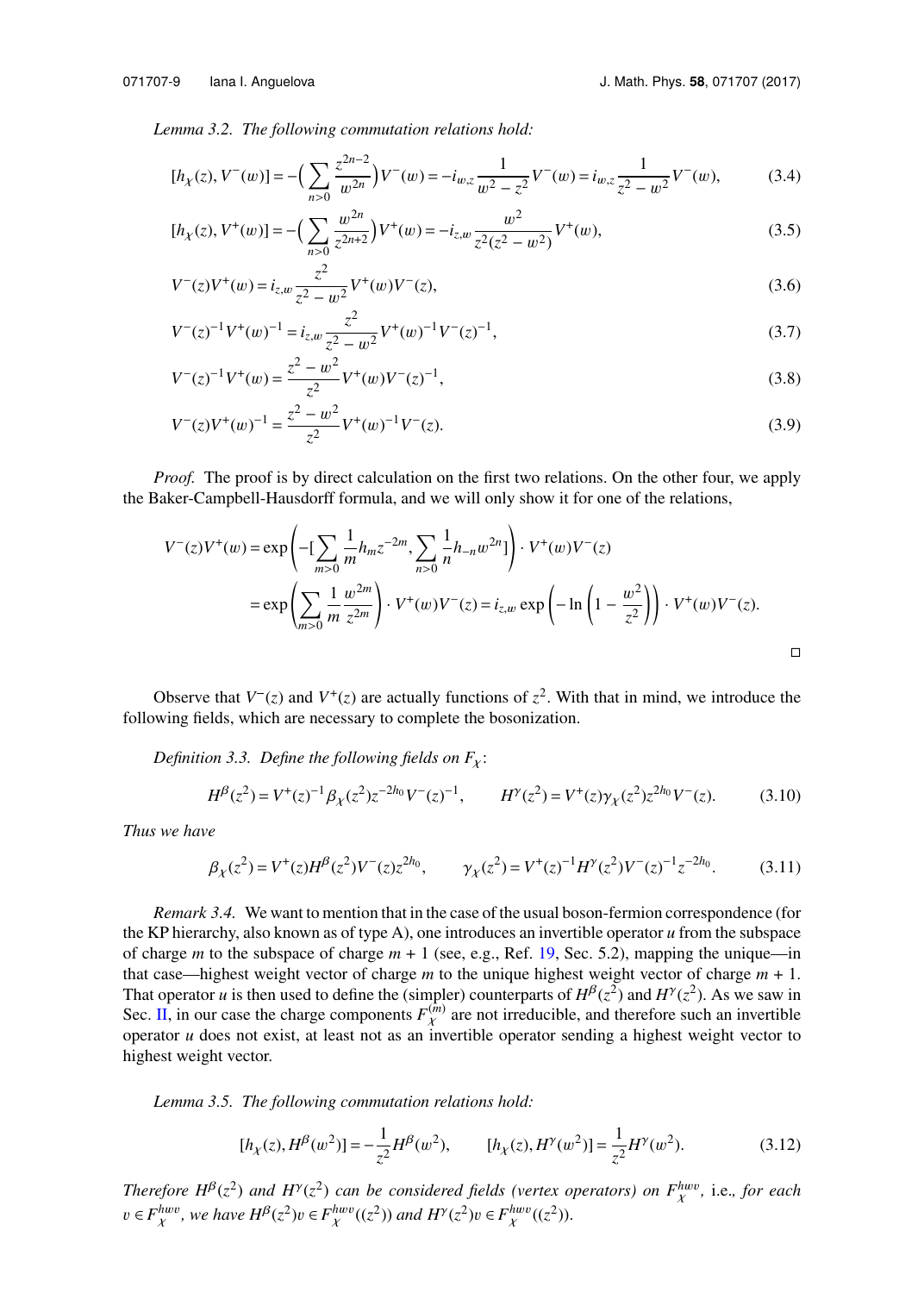*Proof.* We have

$$
\begin{aligned} [h_\chi(z),H^\beta(w^2)] &= [h_\chi(z),V^+(w)^{-1}\beta(w^2)w^{-2h_0}V^-(w)^{-1}] \\ &= \Big(\sum_{n>0}\frac{z^{2n-2}}{w^{2n}} - i_{z,w}\frac{1}{z^2-w^2} - i_{w,z}\frac{1}{w^2-z^2} + \sum_{n>0}\frac{w^{2n}}{z^{2n+2}}\Big)H^\beta(w^2) = -\frac{1}{z^2}H^\beta(w^2). \end{aligned}
$$

Hence we observe that

<span id="page-10-0"></span> $[h_n, H^{\beta}(w^2)] = 0$ , for any  $n \neq 0$ ,  $[h_0, H^{\beta}(w^2)] = -H^{\beta}(w^2)$  $(3.13)$ 

We can similarly observe that

$$
[h_{\chi}(z), H^{\gamma}(w^2)] = [h_{\chi}(z), V^+(w)\gamma(w^2)w^{2h_0}V^-(w)]
$$
  
=  $\Big(-\sum_{n>0} \frac{z^{2n-2}}{w^{2n}} + i_{z,w}\frac{1}{z^2 - w^2} + i_{w,z}\frac{1}{w^2 - z^2} - \sum_{n>0} \frac{w^{2n}}{z^{2n+2}}\Big)H^{\gamma}(w^2) = \frac{1}{z^2}H^{\gamma}(w^2).$ 

Thus

$$
[h_n, H^{\gamma}(w^2)] = 0, \quad \text{for any} \quad n \neq 0, \quad [h_0, H^{\gamma}(w^2)] = H^{\gamma}(w^2). \tag{3.14}
$$
  
best weight vector is a  $v \in F^{h w v}$ , from (3.13), it is clear that

Now let v be a highest weight vector, i.e.,  $v \in F_{\chi}^{h w v}$ ; from [\(3.13\)](#page-10-0), it is clear that

$$
h_n H^{\beta}(z^2)v = H^{\beta}(z^2)h_n v = 0, \quad \text{for any} \quad n > 0.
$$

Hence the coefficients of  $H^{\beta}(z^2)v$  are in fact highest weight vectors themselves, i.e.,  $H^{\beta}(z^2)v \in F^{h w v}((z^2))$  (instead of the more general *F* ((*z*))). Therefore we can view the field  $H^{\beta}(z^2)$  as a field  $F_{\chi}^{hww}((z^2))$  (instead of the more general  $F_{\chi}((z))$ ). Therefore we can view the field  $H^{\beta}(z^2)$  as a field on  $F_{\chi}^{hww}$ , instead of more generally on  $F_{\chi}$ , and similarly for  $H^{\gamma}(z^2)$ χ  $\Box$  $\Box$ 

As mentioned above, in the case of the boson-fermion correspondence of type A (the bosonization of the KP hierarchy), the counterparts of the fields  $H^{\beta}(z^2)$  and  $H^{\gamma}(z^2)$  are the simple operators  $u^{-1}$ and *u*, see, e.g., Ref. [19,](#page-19-0) Sec. 5.2 (which can be identified with  $e^{-\alpha}$  and  $e^{\alpha}$  if one identifies the vector space of highest weight vectors in that case with  $\mathbb{C}[e^{\alpha}, e^{-\alpha}]$ ). In particular, there the operators  $u^{-1}$ and *u* are actually independent of *z*. This is not the case for the fields  $H^{\beta}(z^2)$  and  $H^{\gamma}(z^2)$ , as we will show.

*Proposition 3.6. The following commutation relations hold:*

$$
\{H^{\beta}(z^2), H^{\gamma}(w^2)\} = i_{z,w} \frac{1}{(z^2 - w^2)^2} - i_{w,z} \frac{1}{(w^2 - z^2)^2},
$$
(3.15)

$$
\{H^{\beta}(z^2), H^{\beta}(w^2)\} = 0, \quad \{H^{\gamma}(z^2), H^{\gamma}(w^2)\} = 0.
$$
 (3.16)

*Here we use the notation*  $\{A, B\}$ : =  $AB$  +  $BA$  *for two operators*  $A, B$ .

If we use the delta function notation (see Ref. [19\)](#page-19-0),

$$
\delta(z,w):=\sum_{n\in\mathbb{Z}}\frac{z^n}{w^{n+1}}=i_{z,w}\frac{1}{z-w}+i_{w,z}\frac{1}{w-z},
$$

the nontrivial commutation relation in the proposition above can be written as

$$
\{H^{\beta}(z^2), H^{\gamma}(w^2)\} = \partial_{w^2}\delta(z^2, w^2); \quad \{H^{\gamma}(z^2), H^{\beta}(w^2)\} = \partial_{z^2}\delta(z^2, w^2).
$$

For the proof of this proposition, we need the following.

*Lemma 3.7. The following commutation relations hold:*

$$
\beta_{\chi}(z^2)V^+(w) = i_{z,w}\frac{z^2}{z^2 - w^2}V^+(w)\beta_{\chi}(z^2), \quad \beta_{\chi}(z^2)V^+(w)^{-1} = \frac{z^2 - w^2}{z^2}V^+(w)^{-1}\beta_{\chi}(z^2), \quad (3.17)
$$

$$
\beta_{\chi}(z^2)V^-(w) = \frac{w^2 - z^2}{w^2}V^-(w)\beta_{\chi}(z^2), \quad \beta_{\chi}(z^2)V^-(w)^{-1} = i_{w,z}\frac{w^2}{w^2 - z^2}w^2V^-(w)^{-1}\beta_{\chi}(z^2), \quad (3.18)
$$

$$
\gamma_{\chi}(z^2)V^+(w) = \frac{z^2 - w^2}{z^2}V^+(w)\gamma_{\chi}(z^2), \quad \gamma_{\chi}(z^2)V^+(w)^{-1} = i_{z,w}\frac{z^2}{z^2 - w^2}V^+(w)^{-1}\gamma_{\chi}(z^2),\tag{3.19}
$$

$$
\gamma_{\chi}(z^2)V^-(w) = \frac{w^2 - z^2}{w^2}V^-(w)\gamma_{\chi}(z^2), \quad \gamma_{\chi}(z^2)V^-(w)^{-1} = i_{w,z}\frac{w^2}{w^2 - z^2}V^-(w)^{-1}\gamma_{\chi}(z^2). \tag{3.20}
$$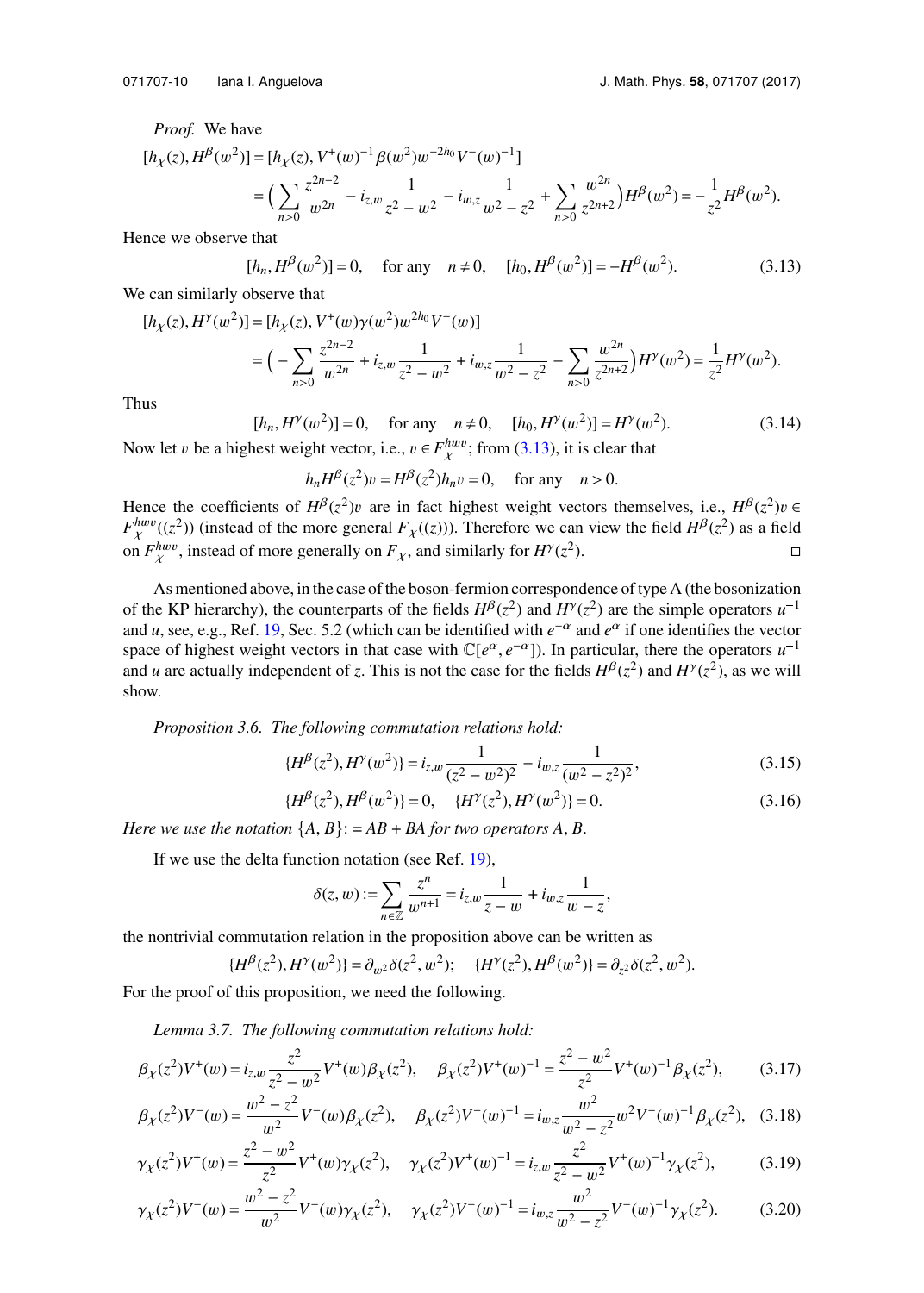*Proof.* From the definition of  $H^{\beta}(z^2)$ , we have

$$
\beta_{\chi}(z^2)V^+(w) = V^+(z)H^{\beta}(z^2)z^{2h_0}V^-(z)V^+(w) = V^+(z)H^{\beta}(z^2)z^{2h_0}i_{z,w}\frac{z^2}{z^2 - w^2}V^+(w)V^-(z)
$$

$$
= i_{z,w}\frac{z^2}{z^2 - w^2}V^+(w)V^+(z)H^{\beta}(z^2)z^{2h_0}V^-(z) = i_{z,w}\frac{z^2}{z^2 - w^2}V^+(w)\beta_{\chi}(z^2).
$$

Here we used both Lemma 3.5, namely, that  $H^{\beta}(z^2)$  commutes with both  $V^+(w)$  and  $V^-(z)$ , and Lemma 3.2. Similarly

$$
\gamma_X(z^2)V^-(w) = V^+(z)^{-1}H^\gamma(z^2)z^{-2h_0}V^-(z)^{-1}V^-(w) = V^+(z)^{-1}V^-(w)H^\gamma(z^2)z^{-2h_0}V^-(z)^{-1}
$$

$$
= \left(1 - \frac{z^2}{w^2}\right)V^-(w)V^+(z)^{-1}H^\gamma(z^2)z^{-2h_0}V^-(z)^{-1} = \frac{w^2 - z^2}{w^2}V^-(w)\gamma_X(z^2).
$$
The other relations are proved similarly.

We now return to the proof of the proposition.

*Proof.* We will prove the first of the nontrivial relations, the other is proved similarly. We use the commutation relations from Lemma 3.2 and commute successively the annihilating  $V^{-}(z)^{-1}$  to the right and the creating  $V^+(w)$  to the left,

$$
H^{\beta}(z^{2})H^{\gamma}(w^{2}) = V^{+}(z)^{-1}\beta_{\chi}(z^{2})z^{-2h_{0}}V^{-}(z)^{-1}V^{+}(w)\gamma_{\chi}(w^{2})w^{2h_{0}}V^{-}(w)
$$
  
\n
$$
= \frac{z^{2}-w^{2}}{z^{2}}V^{+}(z)^{-1}\beta_{\chi}(z^{2})z^{-2h_{0}}V^{+}(w)V^{-}(z)^{-1}\gamma_{\chi}(w^{2})w^{2h_{0}}V^{-}(w)
$$
  
\n
$$
= \frac{z^{2}-w^{2}}{z^{2}} \cdot i_{z,w} \frac{z^{2}}{z^{2}-w^{2}}V^{+}(z)^{-1}V^{+}(w)\beta_{\chi}(z^{2})z^{-2h_{0}}V^{-}(z)^{-1}\gamma_{\chi}(w^{2})w^{2h_{0}}V^{-}(w)
$$
  
\n
$$
= \frac{z^{2}-w^{2}}{z^{2}} \cdot i_{z,w} \frac{z^{2}}{z^{2}-w^{2}} \cdot i_{z,w} \frac{z^{2}}{z^{2}-w^{2}}V^{+}(z)^{-1}V^{+}(w)\beta_{\chi}(z^{2})z^{-2h_{0}}\gamma_{\chi}(w^{2})w^{2h_{0}}
$$
  
\n
$$
\times V^{-}(z)^{-1}V^{-}(w)
$$
  
\n
$$
= i_{z,w} \frac{z^{2}}{z^{2}-w^{2}}V^{+}(z)^{-1}V^{+}(w)\beta_{\chi}(z^{2})z^{-2h_{0}}\gamma_{\chi}(w^{2})w^{2h_{0}}V^{-}(z)^{-1}V^{-}(w).
$$

Now we need to interchange  $z^{-2h}$ <sub>0</sub> and  $\gamma_{\chi}(w^2)$ . From Lemma 3.1, we have  $h_0\gamma_{\chi}(w^2) = \gamma_{\chi}(w^2)(h_0 + 1)$ <br>or we can see directly from or we can see directly from

$$
\gamma_{\chi}(w^2) = \frac{\chi(w) + \chi(-w)}{2} = \sum_{n \in \mathbb{Z}} \chi_{-2n-1/2} w^{2n} = \dots + \chi_{3/2} w^{-2} + \chi_{-1/2} + \chi_{-5/2} w^2 + \dots,
$$

in addition to the fact that acting by <sup>χ</sup>−2*n*−1/<sup>2</sup> adds charge of 1 that

$$
z^{-2h_0}\gamma_{\chi}(w^2) = \frac{1}{z^2}\gamma_{\chi}(w^2)z^{-2h_0}.
$$

Finally, we have from the OPE of  $\beta_{\chi}(z^2)$  with  $\gamma_{\chi}(w^2)$ , plus the definition of a normal ordered product that that

$$
\beta_{\chi}(z^2)\gamma_{\chi}(w^2) =: \beta_{\chi}(z^2)\gamma_{\chi}(w^2): + \frac{1}{z^2 - w^2},
$$

and so

$$
H^{\beta}(z^{2})H^{\gamma}(w^{2}) = i_{z,w} \frac{1}{z^{2} - w^{2}} V^{+}(z)^{-1} V^{+}(w) \beta_{\chi}(z^{2}) \gamma_{\chi}(w^{2}) z^{-2h_{0}} w^{2h_{0}} V^{-}(z)^{-1} V^{-}(w)
$$
  
\n
$$
= i_{z,w} \frac{1}{z^{2} - w^{2}} V^{+}(z)^{-1} V^{+}(w) \left( : \beta_{\chi}(z^{2}) \gamma_{\chi}(w^{2}) : + \frac{1}{z^{2} - w^{2}} \right) z^{-2h_{0}} w^{2h_{0}} V^{-}(z)^{-1} V^{-}(w)
$$
  
\n
$$
= i_{z,w} \frac{1}{z^{2} - w^{2}} V^{+}(z)^{-1} V^{+}(w) \left( : \beta_{\chi}(z^{2}) \gamma_{\chi}(w^{2}) : \right) z^{-2h_{0}} w^{2h_{0}} V^{-}(z)^{-1} V^{-}(w)
$$
  
\n
$$
+ i_{z,w} \frac{1}{(z^{2} - w^{2})^{2}} V^{+}(z)^{-1} V^{+}(w) z^{-2h_{0}} w^{2h_{0}} V^{-}(z)^{-1} V^{-}(w).
$$

$$
\qquad \qquad \Box
$$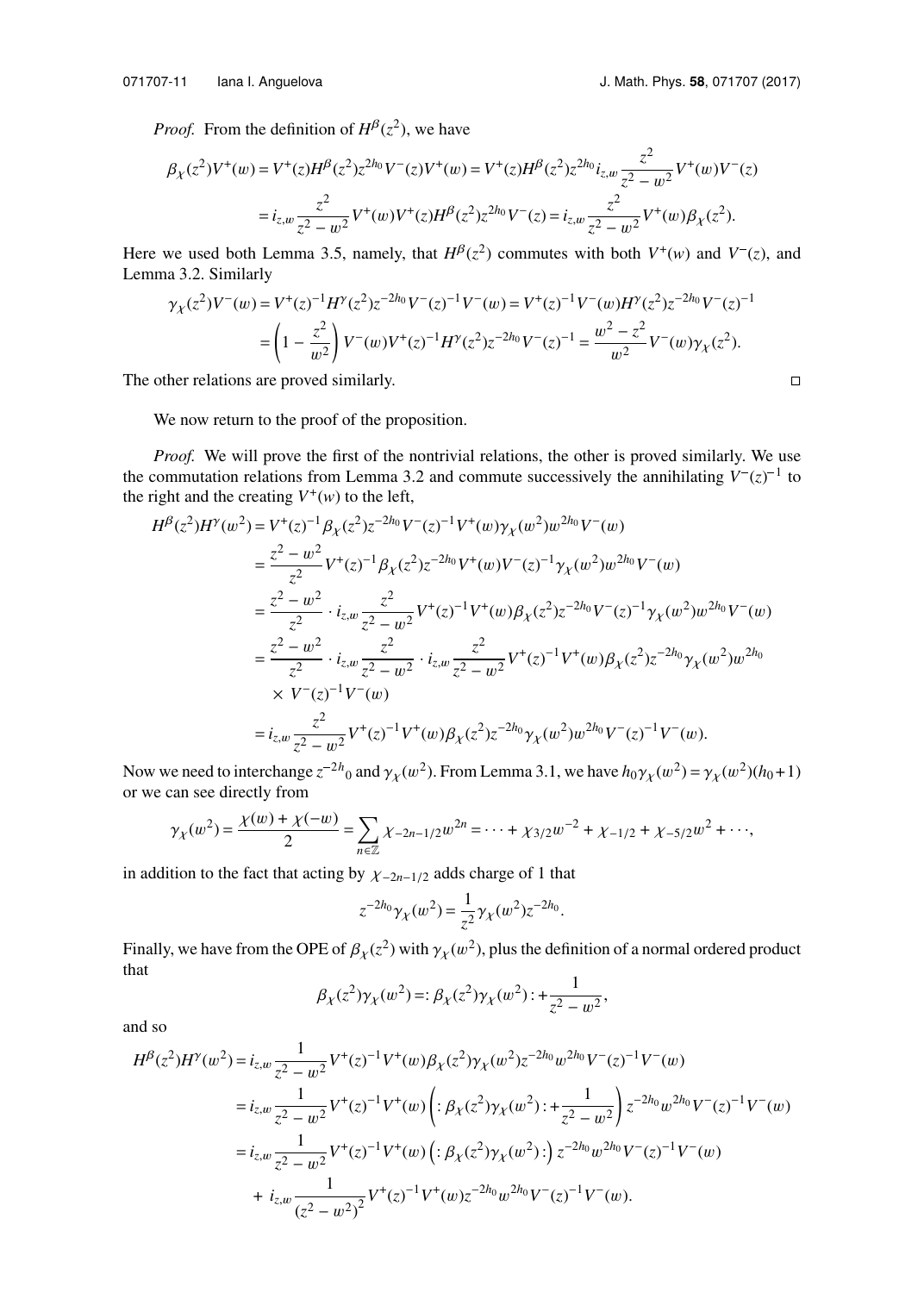We can similarly derive

$$
H^{y}(w^{2})H^{\beta}(z^{2}) = V^{+}(w)\gamma_{\chi}(w^{2})w^{2h_{0}}V^{-}(w)V^{+}(z)^{-1}\beta_{\chi}(z^{2})z^{-2h_{0}}V^{-}(z)^{-1}
$$
\n
$$
= \frac{w^{2}-z^{2}}{w^{2}}V^{+}(w)\gamma_{\chi}(w^{2})w^{2h_{0}}V^{+}(z)^{-1}V^{-}(w)\beta_{\chi}(z^{2})z^{-2h_{0}}V^{-}(z)^{-1}
$$
\n
$$
= \frac{w^{2}-z^{2}}{w^{2}} \cdot i_{w,z}\frac{w^{2}}{w^{2}-z^{2}}V^{+}(w)\gamma_{\chi}(w^{2})w^{2h_{0}}V^{+}(z)^{-1}\beta_{\chi}(z^{2})z^{-2h_{0}}V^{-}(w)V^{-}(z)^{-1}
$$
\n
$$
= \frac{w^{2}-z^{2}}{w^{2}} \cdot i_{w,z}\frac{w^{2}}{w^{2}-z^{2}} \cdot i_{w,z}\frac{w^{2}}{w^{2}-z^{2}}V^{+}(w)V^{+}(z)^{-1}\gamma_{\chi}(w^{2})w^{2h_{0}}\beta_{\chi}(z^{2})z^{-2h_{0}}
$$
\n
$$
\times V^{-}(w)V^{-}(z)^{-1}
$$
\n
$$
= i_{w,z}\frac{1}{w^{2}-z^{2}}V^{+}(w)V^{+}(z)^{-1}\gamma_{\chi}(w^{2})\beta_{\chi}(z^{2})z^{-2h_{0}}w^{2h_{0}}V^{-}(w)V^{-}(z)^{-1}
$$
\n
$$
= i_{w,z}\frac{1}{w^{2}-z^{2}}V^{+}(w)V^{+}(z)^{-1}\left(\frac{\gamma_{\chi}(w^{2})\beta_{\chi}(z^{2})\cdot -i_{w,z}\frac{1}{w^{2}-z^{2}}\right)z^{-2h_{0}}w^{2h_{0}}V^{-}(w)V^{-}(z)^{-1}
$$
\n
$$
= i_{w,z}\frac{1}{w^{2}-z^{2}}V^{+}(w)V^{+}(z)^{-1}\left(\frac{\gamma_{\chi}(z^{2})\gamma_{\chi}(w^{2})\cdot -i_{w,z}\frac{1}{w^{2}-z^{2}}\right)z^{-2h_{0}}W^{-}(w)V^{-}(z)^{-1}
$$
\n
$$
-i_{w,z}\frac{1}{(w^{2}-z^{2})^{2}}V^{+}(w)V^{+}(z)^{-1}
$$

Thus we have

$$
H^{\beta}(z^2)H^{\gamma}(w^2) + H^{\gamma}(w^2)H^{\beta}(z^2) = \delta(z^2, w^2)V^+(w)V^+(z)^{-1} \Big( : \beta_{\chi}(z^2)\gamma_{\chi}(w^2) : \Big) z^{-2h_0}w^{2h_0}V^-(w)V^-(z)^{-1} + \partial_{w^2}\delta(z^2, w^2)V^+(w)V^+(z)^{-1}z^{-2h_0}w^{2h_0}V^-(w)V^-(z)^{-1}.
$$

Now we use the standard properties of the delta function (see, e.g., Ref. [19\)](#page-19-0), namely,  $\delta(z^2, w^2)f(z^2) = \delta(z^2, w^2)f(w^2)$  and  $\partial_{w^2}\delta(z^2, w^2)f(z^2) = \partial_{w^2}\delta(z^2, w^2)f(w^2) + \delta(z^2, w^2)\partial_{w^2}f(w^2)$ . Consequently,

$$
H^{\beta}(z^{2})H^{\gamma}(w^{2}) + H^{\gamma}(w^{2})H^{\beta}(z^{2}) = \delta(z^{2}, w^{2}) : \beta_{\chi}(w^{2})\gamma_{\chi}(w^{2}) : +
$$
  
+  $\partial_{w^{2}}\delta(z^{2}, w^{2}) + \delta(z^{2}, w^{2})$   
 $\times \left(-\sum_{n>0} h_{-n}w^{2n-2} - \sum_{n>0} h_{n}w^{-2n-2} - h_{0}w^{-2}\right)$   
=  $\delta(z^{2}, w^{2})h_{\chi}(w) + \partial_{w^{2}}\delta(z^{2}, w^{2}) - \delta(z^{2}, w^{2})h_{\chi}(w)$   
=  $\partial_{w^{2}}\delta(z^{2}, w^{2}).$ 

Now we prove the first trivial relation

$$
H^{\beta}(z^{2})H^{\beta}(w^{2}) = V^{+}(z)^{-1}\beta_{\chi}(z^{2})z^{-2h_{0}}V^{-}(z)^{-1}V^{+}(w)^{-1}\beta_{\chi}(w^{2})w^{-2h_{0}}V^{-}(w)^{-1}
$$
\n
$$
= i_{z,w}\frac{z^{2}}{z^{2}-w^{2}}V^{+}(z)^{-1}\beta_{\chi}(z^{2})V^{+}(w)^{-1}z^{-2h_{0}}V^{-}(z)^{-1}\beta_{\chi}(w^{2})w^{-2h_{0}}V^{-}(w)^{-1}
$$
\n
$$
= i_{z,w}\frac{z^{2}}{z^{2}-w^{2}}\cdot\frac{z^{2}-w^{2}}{z^{2}}V^{+}(z)^{-1}V^{+}(w)^{-1}\beta_{\chi}(z^{2})z^{-2h_{0}}V^{-}(z)^{-1}\beta_{\chi}(w^{2})w^{-2h_{0}}V^{-}(w)^{-1}
$$
\n
$$
= i_{z,w}\frac{z^{2}}{z^{2}-w^{2}}\cdot\frac{z^{2}-w^{2}}{z^{2}}\cdot\frac{z^{2}-w^{2}}{z^{2}}V^{+}(z)^{-1}V^{+}(w)^{-1}\beta_{\chi}(z^{2})z^{-2h_{0}}\beta_{\chi}(w^{2})w^{-2h_{0}}
$$
\n
$$
\times V^{-}(z)^{-1}V^{-}(w)^{-1}
$$
\n
$$
= (z^{2}-w^{2})V^{+}(z)^{-1}V^{+}(w)^{-1}\beta_{\chi}(z^{2})\beta_{\chi}(w^{2})z^{-2h_{0}}w^{-2h_{0}}V^{-}(z)^{-1}V^{-}(w)^{-1}.
$$

Therefore,

$$
H^{\beta}(w^2)H^{\beta}(z^2) = (w^2 - z^2)V^+(z)^{-1}V^+(w)^{-1}\beta_{\chi}(w^2)\beta_{\chi}(z^2)z^{-2h_0}w^{-2h_0}V^-(z)^{-1}V^-(w)^{-1}
$$

and so

$$
H^{\beta}(z^2)H^{\beta}(w^2) + H^{\beta}(w)H^{\beta}(z^2) = 0.
$$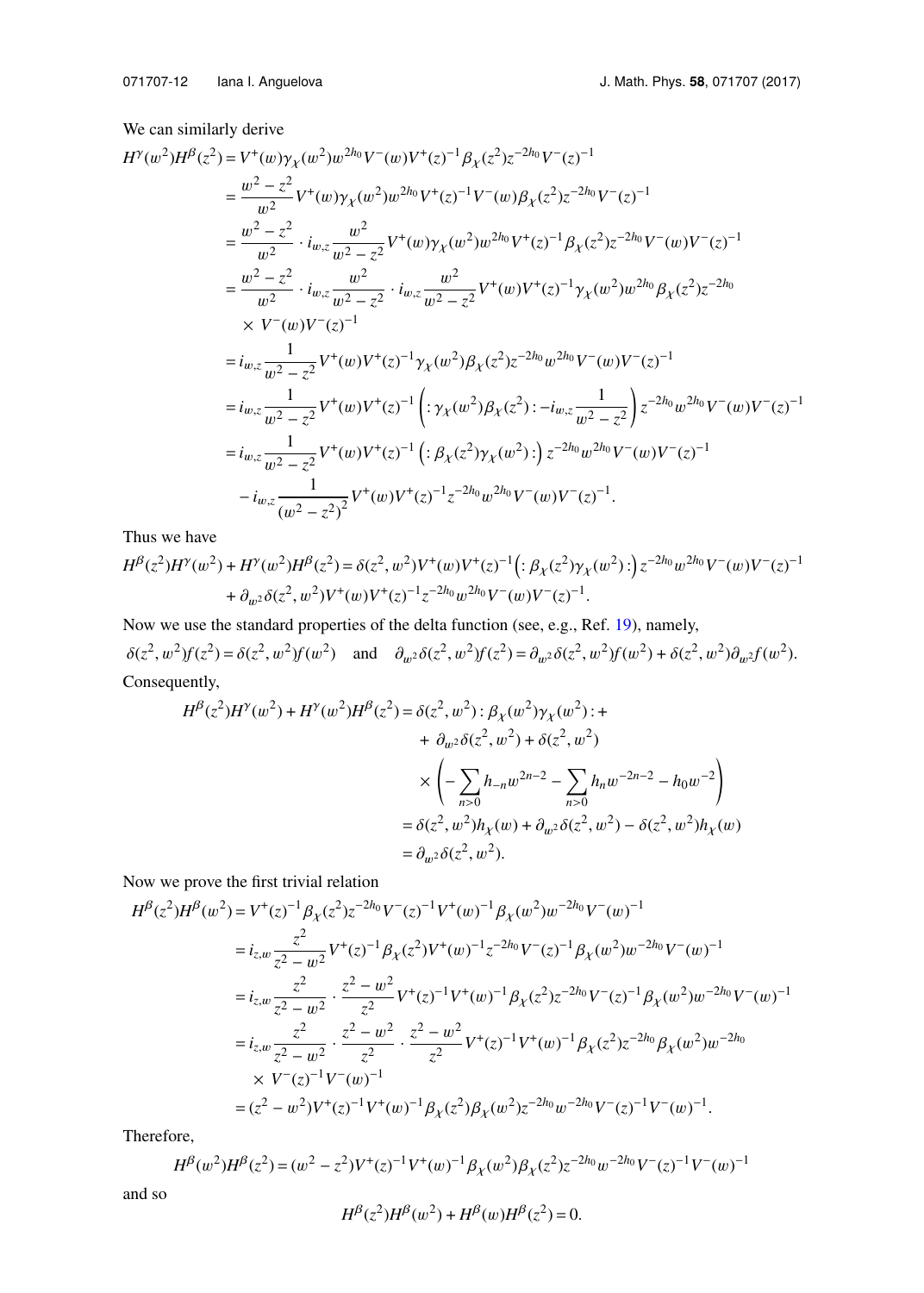The relation

$$
H^{\gamma}(z^2)H^{\gamma}(w^2) + H^{\gamma}(w)H^{\gamma}(z^2) = 0
$$

 $\Box$  is proved similarly.  $\Box$ 

We index the fields  $H^{\beta}(z^2)$  and  $H^{\gamma}(z^2)$  in the standard vertex algebra notation

$$
H^{\beta}(z^2) = \sum_{n \in \mathbb{Z}} H^{\beta}_{(n)} z^{-2n-2}, \quad H^{\gamma}(z^2) = \sum_{n \in \mathbb{Z}} H^{\gamma}_{(n)} z^{-2n-2}.
$$
 (3.21)

First, note that since the fields  $H^{\beta}(z^2)$  and  $H^{\gamma}(z^2)$  depend only on  $z^2$ , we can re-scale back to *z* as it is necessary for a super vertex algebra. Before we proceed, we want to offer two comments.

*Remark 3.8.* The proposition above ensures that the fields  $H^{\beta}(z)$  and  $H^{\gamma}(z)$  satisfy the OPE relations of the symplectic fermion vertex algebra introduced by Kausch, see, e.g., Refs. [21](#page-19-9) and [22.](#page-19-10) Observe that these fields are defined on the entire  $F<sub>X</sub>$ , by Definition 3.3, as we will need them to be, since the ultimate goal of this paper is to express the field  $\chi(z)$  defining  $F_{\chi}$  in terms of exponentiated boson fields. Therefore, as a necessary step, we needed to understand the properties of the fields  $H^{\beta}(z)$ and  $H^{\gamma}(z)$ , and we proved that the symplectic fermion commutation relations between them hold on **the whole of**  $F_\chi$ . But, due to Lemma 3.5, we can infer that the symplectic fermion commutation relations also hold on  $F_{\chi}^{h w v}$ , as  $H^{\beta}(z)$  and  $H^{\gamma}(z)$  can be considered to also be fields restricted to  $F_{\chi}^{h w v}$ . Normally, such a restriction should be indicated by the notation, but here we will depend on the context and not introduce a new notation for the restricted  $H^{\beta}(z)$  and  $H^{\gamma}(z)$  on  $F_{\chi}^{hww}$ .  $\ddot{\phantom{0}}$ 

*Remark 3.9.* We want to discuss an interesting phenomenon here: as we pointed above, the fields  $H^{\beta}(z)$  and  $H^{\gamma}(z)$  are defined on the entire  $F_{\chi}$ . In Ref. [6,](#page-19-8) we proved that the field  $\chi(z)$  and its descendant field  $\chi$ (−*z*) generate a twisted vertex algebra on the space  $F_\chi$ , which is isomorphic to the  $\beta$ − $\gamma$  system and its Fock space, but considered as a twisted vertex algebra (i.e., with singularities both at  $z = w$ and *z* =  $-w$  formally allowed). This isomorphism allows us to view the fields  $H^{\beta}(z)$  and  $H^{\gamma}(z)$  as and  $z = w$ defined on the (entire) Fock space of the  $\beta - \gamma$  system. But, interestingly, they are not actually part of the vertex algebra structure there! The reason is that any vertex algebra structure requires a state-field correspondence (which is invertible to a field-state correspondence via the creation axiom). Thus, if the fields  $H^{\beta}(z)$  and  $H^{\gamma}(z)$  were vertex operators as part of the  $\beta - \gamma$  vertex algebra structure, they would correspond to vertex operators assigned to some states, say  $v_{\alpha}$  and  $v_{\alpha}$  from the  $\beta - \gamma$  Fock would correspond to vertex operators assigned to some states, say  $v_\beta$  and  $v_\gamma$  from the  $\beta - \gamma$  Fock space, and we would have

$$
H^{B}(z) = Y(v_{\beta}, z), \quad H^{\gamma}(z) = Y(v_{\gamma}, z).
$$

But then, if they were part of the vertex algebra structure, these vertex operators  $Y(v_\beta, z)$  and  $Y(v_\beta, z)$ <br>would satisfy the creation axiom would satisfy the creation axiom,

$$
Y(v_{\beta}, z)|0\rangle|_{z=0} = v_{\beta}, \quad Y(v_{\gamma}, z)|0\rangle|_{z=0} = v_{\gamma}.
$$

But as we see just below,  $(3.22)$  and  $(3.23)$ , we then must have

$$
v_{\beta} = \chi_{-3/2} |0\rangle, \quad v_{\gamma} = \chi_{-1/2} |0\rangle.
$$

Now in the  $\beta - \gamma$  Fock space, the elements  $\chi_{-3/2} |0\rangle$  and  $\chi_{-1/2} |0\rangle$  are identified with  $\beta_{(-1)} |0\rangle$  and  $\chi_{(-1)} |0\rangle$  and  $\chi_{(-1)} |0\rangle$  and these are the states assigned to the original fields  $\beta(\tau)$  and  $\chi(\tau)$  $\gamma_{(-1)}|0\rangle$ . And these are the states assigned to the original fields  $\beta(z)$  and  $\gamma(z)$ , i.e.,

$$
\beta(z) = Y(\beta_{(-1)}|0\rangle, z), \quad \gamma(z) = Y(\gamma_{(-1)}|0\rangle, z).
$$

Which means that we would have on the  $\beta - \gamma$  Fock space

$$
H^{\beta}(z)|0\rangle|_{z=0} = Y(v_{\beta}, z)|0\rangle|_{z=0} = \beta(z)|0\rangle|_{z=0}, \quad H^{\gamma}(z)|0\rangle|_{z=0} = Y(v_{\gamma}, z)|0\rangle|_{z=0} = \gamma(z)|0\rangle|_{z=0}.
$$

Which, since the state-field correspondence in a vertex algebra is an isomorphism, would mean

$$
H^{\beta}(z) = \beta(z), \quad H^{\gamma}(z) = \gamma(z).
$$

But that is manifestly not true. This proves that even though the fields  $H^{\beta}(z)$  and  $H^{\gamma}(z)$  are defined on the entire  $\beta - \gamma$  Fock space, they are definitely not part of the vertex algebra structure of the  $\beta - \gamma$ system, and therefore neither are they part of any vertex subalgebra of the  $\beta - \gamma$  vertex algebra.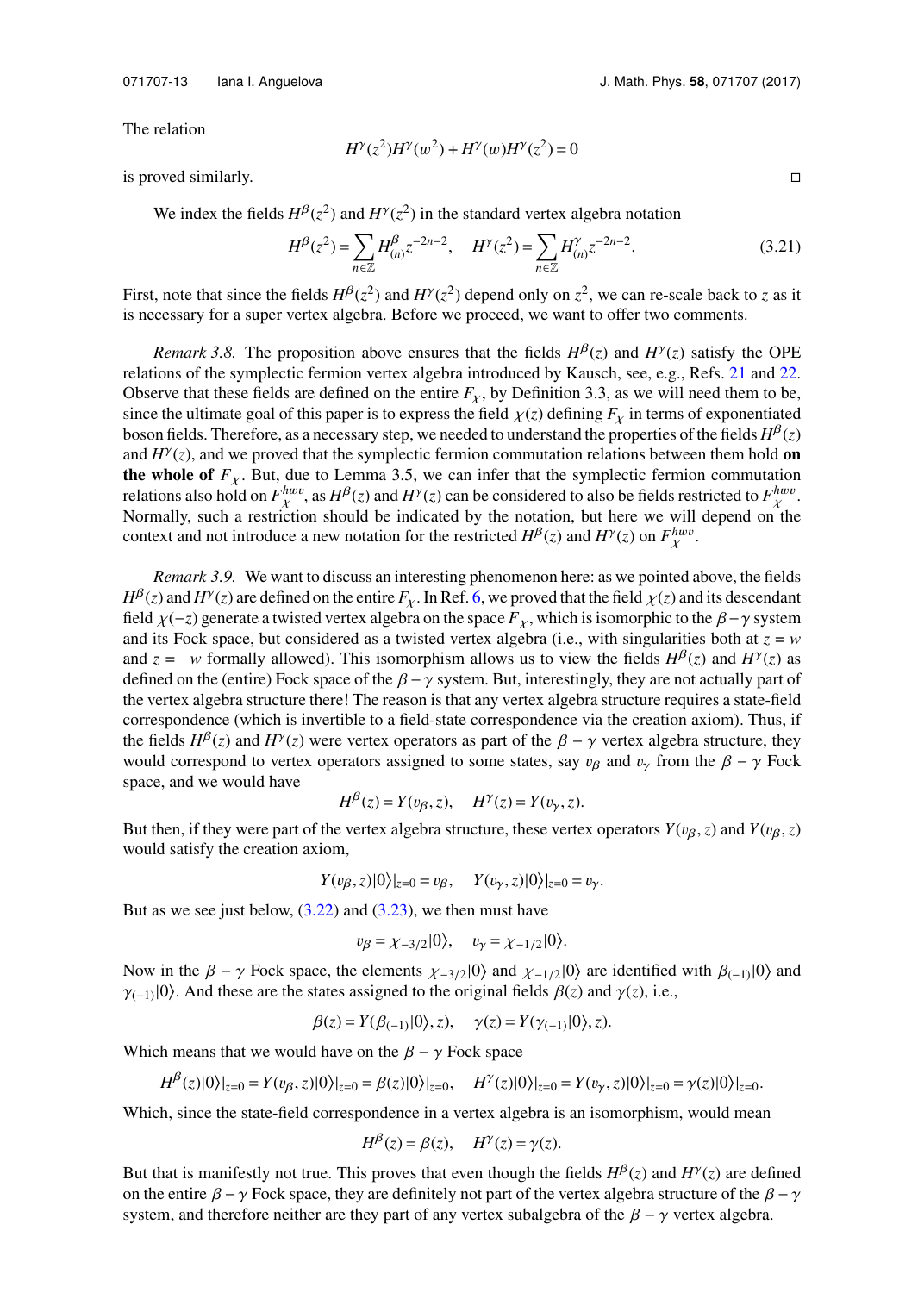We now will show that we even have the additional more restrictive structure of a (classical) super vertex algebra on the space  $F_{\chi}^{hww}$ . Observe that the symplectic fermion OPE structure proved in Proposition 3.6 does not ensure that the other conditions for a super vertex algebra structure are satisfied. First, as we mentioned above, we know that the OPEs hold on the entire  $F_{\chi}$ , but it is clear that we cannot have a state-field correspondence between the chiral structure generated by the fields  $H^{\beta}(z^2)$  and  $H^{\gamma}(z^2)$  and the entire  $F_{\chi}$ . But we will show that instead the smaller space  $F_{\chi}^{h w v}$  satisfies the other conditions for the existence of a vertex algebra structure generated by  $H^{\beta}(z^2)$  and  $H^{\gamma}(z^2)$ . Most importantly that the state-field correspondence is satisfied, which in turn will allow a process of producing the highest weight vectors from the vacuum |0 . To show that a vertex algebra structure is present on  $F_{\chi}^{hww}$ , we will show that the conditions of the existence Theorem 4.5<sup>[19](#page-19-0)</sup> are satisfied. It is immediate to check that the creation condition is satisfied,

$$
H^{\beta}(z^2)|0\rangle = V^+(z)^{-1}\beta_{\chi}(z^2)|0\rangle = \chi_{-3/2}|0\rangle + O(z^2)
$$
\n(3.22)

<span id="page-14-1"></span>and

$$
H^{\gamma}(z^2)|0\rangle = V^+(z)\gamma_{\chi}(z^2)|0\rangle = \chi_{-1/2}|0\rangle + O(z^2). \tag{3.23}
$$

In order to show that the operators  $H_{(n)}^{\beta}$  and  $H_{(n)}^{\gamma}$  generate the vector space  $F_{\chi}^{h w v}$  by a successive action on the vacuum  $|0\rangle$ , we observe that the vector

<span id="page-14-0"></span>
$$
H_{(n_1)}H_{(n_2)}\ldots H_{(n_k)}|0\rangle,
$$

where  $H_{(ns)}$  is either  $H_{(ns)}^{\beta}$  or  $H_{(ns)}^{\gamma}$ , will appear as a coefficient in the multivariable expression

 $H(z_1^2)H(z_2^2)\ldots H(z_k^2)|0\rangle,$ 

where again  $H(z_s^2)$  is either  $H^{\beta}(z_s^2)$  or  $H^{\gamma}(z_s^2)$ . We first observe that as a consequence of Lemma 3.5, these coefficients are themselves highest weight vectors for the Heisenberg action.

By extending the calculation in the proof of the previous proposition, we can observe that

$$
H(z_1^2)H(z_2^2)\ldots H(z_k^2) = \prod_{s>l} i_{z_s,z_l}(z_s^2-z_l^2)^{\pm} \prod_{s=1}^k (V^+(z_s)^{\pm}) \prod_{s=1}^k (\beta - \text{or} - \gamma)_{\chi}(z_s^2) \prod_{s=1}^k \left( z_s^{\pm 2h_0} V^-(z_s)^{\pm} \right),
$$

where  $\pm$  depends on whether the  $H(z_s^2)$  is  $H^{\beta}(z_s^2)$  or  $H^{\gamma}(z_s^2)$ . Therefore, we have

$$
H(z_1^2)H(z_2^2)\ldots H(z_k^2)|0\rangle = \prod_{s>l} i_{z_s,z_l}(z_s^2 - z_l^2)^{\pm} \prod_{s=1}^k (V^+(z_s)^{\pm}) \prod_{s=1}^k (\beta - \text{or} - \gamma)_{\chi}(z_s^2)|0\rangle.
$$

Now the nonzero coefficients in the above multivariate expression will be precisely those for which the coefficients in  $\prod_{s=1}^{k} (B - or - \gamma)_{\chi}(z_s^2)|0\rangle$  cannot be canceled by an action of the operators from  $\prod_{s=1}^{k} (V^+(z_s)^{\pm})$ . The coefficients in  $\prod_{s=1}^{k} (\beta - \text{or} - \gamma)_{\chi}(z_s^2)|0\rangle$  are the elements <sup>χ</sup>−*j<sup>k</sup>*  $\big)^{m_k} \cdots \big(\chi_{-j_2}$  $\int_{0}^{\overline{m_2}} (x_{-j_1})$  $\int_{m_1}^{m_1} |0\rangle$ , and they span  $F_\chi$ . Thus the nonzero coefficients will correspond precisely to monomials <sup>χ</sup>−*j<sup>k</sup>*  $\int_{0}^{m_k} \dots \left( \chi_{-j_2} \right)$ <br>nations of sin  $\int_{1}^{m_2} \left( \chi_{-j_1} \right)$  $\int_{0}^{m_1}$  |0 $\int$  that cannot be obtained by acting with the Heisenberg algebra on combinations of similar monomials but of lower degree. Due to the fact that the representation of the Heisenberg algebra on  $F<sub>\chi</sub>$  is completely reducible, those correspond precisely to the highest weight vectors for the Heisenberg action. Thus we see that successive action by the operators  $H_{(n)}^{\beta}$  and  $H_{(n)}^{\gamma}$  will generate the space  $F_{\chi}^{hww}$  of the highest weight vectors for the Heisenberg<br>action. In fact, we can see directly that this is a strong generation, i.e., the only indexes appe action. In fact, we can see directly that this is a strong generation, i.e., the only indexes appearing in the generating elements  $H_{(n_1)}H_{(n_2)}\ldots H_{(n_k)}|0\rangle$  are negative,  $n_s < 0$ ,  $s = 1, 2, \ldots, k$ .<br>Finally to apply the existence Theorem 4.5 of Ref. 19, we need a Virasoro e

Finally, to apply the existence Theorem 4.5 of Ref. [19,](#page-19-0) we need a Virasoro element, which will define the translation operator. As is well known, from the start, the symplectic vertex algebra was of interest due to the properties of its Virasoro field and its (logarithmic) modules. Namely, it is immediate to calculate that the field (observe that on the space  $F_{\chi}^{hww}$ , this normal ordered product is well defined) well defined)

$$
L^{h w v}(z^2) := H^{\gamma}(z^2) H^{\beta}(z^2) := \sum_{n \in \mathbb{Z}} L_n^{h w v} z^{-2n-4}
$$
 (3.24)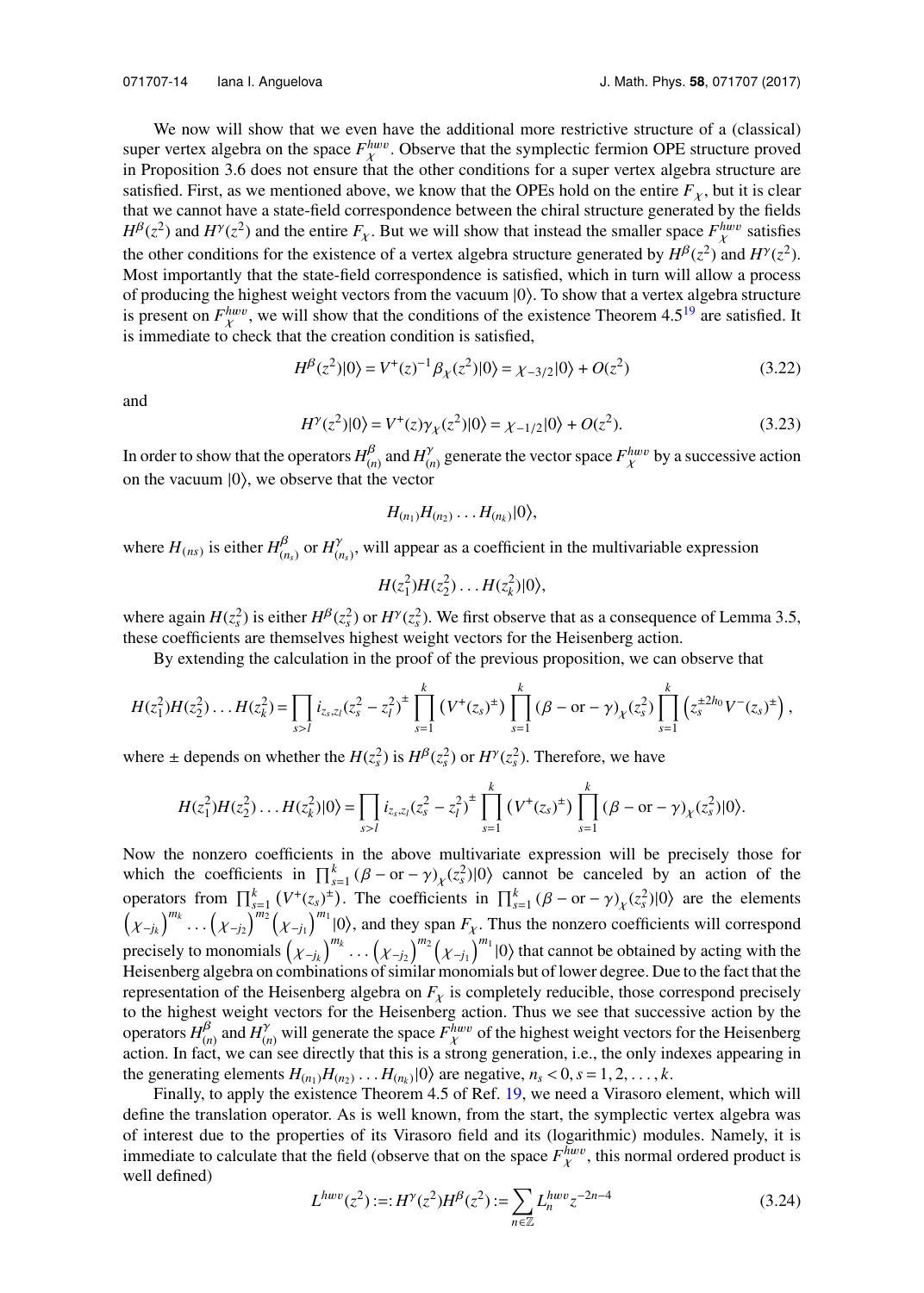is a Virasoro field with central charge  $c = -2$ , namely,

$$
L^{h w v}(z^2) L^{h w v}(w^2) \sim \frac{2L^{h w v}(w^2)}{(z^2 - w^2)^2} + \frac{\partial_{w^2} L^{h w v}(w^2)}{z^2 - w^2} - \frac{1}{(z^2 - w^2)^4}.
$$

This can easily be proved by Wick's Theorem using the OPEs derived in Proposition 3.6, so we omit it. Thus we can take  $L_{-1}^{hww}$  as a translation operator *T* on  $F_{\chi}^{hww}$ . We can then immediately calculate χ that

$$
T|0\rangle = 0
$$
,  $[T, H^{\beta}(z^2)] = \partial_{z^2} H^{\beta}(z^2)$  and  $[T, H^{\gamma}(z^2)] = \partial_{z^2} H^{\gamma}(z^2)$ ,

which completes the requirements of the existence Theorem 4.5 of Ref. [19.](#page-19-0) Thus, after observing that we can re-scale from  $z^2$  to *z* [as all relevant fields, namely,  $H^{\beta}(z^2)$ ,  $H^{\gamma}(z^2)$ , and  $L^{h\nu\nu}(z^2)$ , depend only on  $z^2$ ], we arrive at the following.

**Theorem 3.10.** The vector space  $F_X^{huv}$  spanned by the highest weight vectors has a structure of *a* super vertex algebra, strongly generated by the fields  $H^{\beta}(z)$  and  $H^{\gamma}(z)$ , with vacuum vector  $|0\rangle$ , *translation operator*  $T = L_{-1}^{h w v}$ , and vertex operator map induced by

$$
Y(\chi_{-1/2}|0\rangle, z) = H^{\gamma}(z), \quad Y(\chi_{-3/2}|0\rangle, z) = H^{\beta}(z).
$$
 (3.25)

*This vertex algebra structure is a realization of the symplectic fermion vertex algebra, indicated by the OPEs*,

$$
H^{\beta}(z)H^{\gamma}(w) \sim \frac{1}{(z-w)^2}, \quad H^{\gamma}(z)H^{\beta}(w) \sim -\frac{1}{(z-w)^2},
$$
(3.26)

$$
H^{\beta}(z)H^{\beta}(w) \sim 0, \quad H^{\gamma}(z)H^{\gamma}(w) \sim 0.
$$
 (3.27)

*Remark 3.11.* We were asked to comment on the connection between the theorem above and a certain vertex algebra coset structure. Specifically, the vector space  $F_{\chi}^{hww}$  can be identified with the vector space of "what physicists would generally regard as the coset symmetry algebra" of the  $\beta - \gamma$ <br>system by the Heisenberg field  $h(z)$  see Ref. 26, the quote is from Ref. 8. We will call the space *Finny* system by the Heisenberg field  $h(z)$ , see Ref. [26,](#page-20-5) the quote is from Ref. [8.](#page-19-18) We will call the space  $F_{\chi}^{hww}$ for short the "physicists' coset" space (apologies for the lack of a better name) of the  $\beta - \gamma$  vertex<br>algebra by the Heisenberg field  $h(z)$  life coset of the  $\beta - \gamma$  chiral algebra by  $\hat{u}(1)$  in the notation of algebra by the Heisenberg field  $h(z)$  [the coset of the  $\beta - \gamma$  chiral algebra by  $\hat{u}(1)$  in the notation of Ref. [26\]](#page-20-5). But we want to start by noting that a coset, be it mathematician's or "physicists' coset," is of course not just a vector space, but a vector space with additional structure on it—a vertex algebra structure in the case of the mathematicians' concept of a coset [although often for convenience, one speaks of the vertex algebra structure  $(V, Y, \vert 0 \rangle, T)$  and the vector space V on which it is defined interchangeably]. The mathematics definition of a coset as a commutant vertex subalgebra (see, e.g., Ref. [19,](#page-19-0) Corollary 4.6, and Remark 4.6b, and for more details, see Ref. [23,](#page-19-19) Sec. 3.11) is the vertex algebra equivalent of the original coset construction of Goddard-Kent-Olive (GKO), Refs. [16](#page-19-20) and  $15$ ; a theorem of Frenkel-Zhu<sup>[13](#page-19-22)</sup> generalizes the GKO construction to the case when "the coset energy-momentum tensor is not the same as that of its parent" (quote from Ref. [8](#page-19-18) Sec. 4.3); see also Ref. [23,](#page-19-19) Theorem 3.11.12. As the authors point out in Ref. [8,](#page-19-18) Sec. 4.3, the mathematician's coset by *h*(*z*) can be quickly proved to be the space spanned of the charge 0 highest weight vectors, so in this particular case, it is the space  $F_{\chi}^{h w v} \cap F_{\chi}^{(0)}$ , which is strictly smaller than  $F_{\chi}^{h w v}$ . The mathematician's coset  $F_{\chi}^{hww} \cap F_{\chi}^{(0)}$  is studied among other places in Ref. [28,](#page-20-2) in connection with the triplet vertex algebra. algebra.

In general, the "physicists' coset" can be larger than the "mathematics' coset" and is typically a vertex algebra extension of the "mathematics' coset," as it is in this case. (Here we would like to thank Thomas Creutzig for the clarification of the concept of a "physicists' coset" and for the very helpful explanations and discussion.) In this particular case (see Refs. [26](#page-20-5) and [8\)](#page-19-18), the "physicists' coset" has as underlying vector space the space spanned by all the Heisenberg highest weight vectors, i.e.,  $F_{\chi}^{h w v}$ . But, we want to note that the fields  $H^{\beta}(z)$  and  $H^{\gamma}(z)$  we used to prove the symplectic vertex algebra structure on  $F_{\lambda}^{h w v}$  are defined on the whole of  $F_{\lambda}$  and satisfy the symplectic fermion OPEs on the whole of  $F_{\lambda}$  are commont in Bomerk 3.8. Hones it seems that in this they differ from the object whole of  $F_{\chi}$ , as we comment in Remark 3.8. Hence it seems that in this they differ from the chiral fields described in Bof. 26 purely on the "physicists" good". Fhwv (elthough the two structures should fields described in Ref. [26](#page-20-5) purely on the "physicists' coset"  $F_{\chi}^{h w v}$  (although the two structures should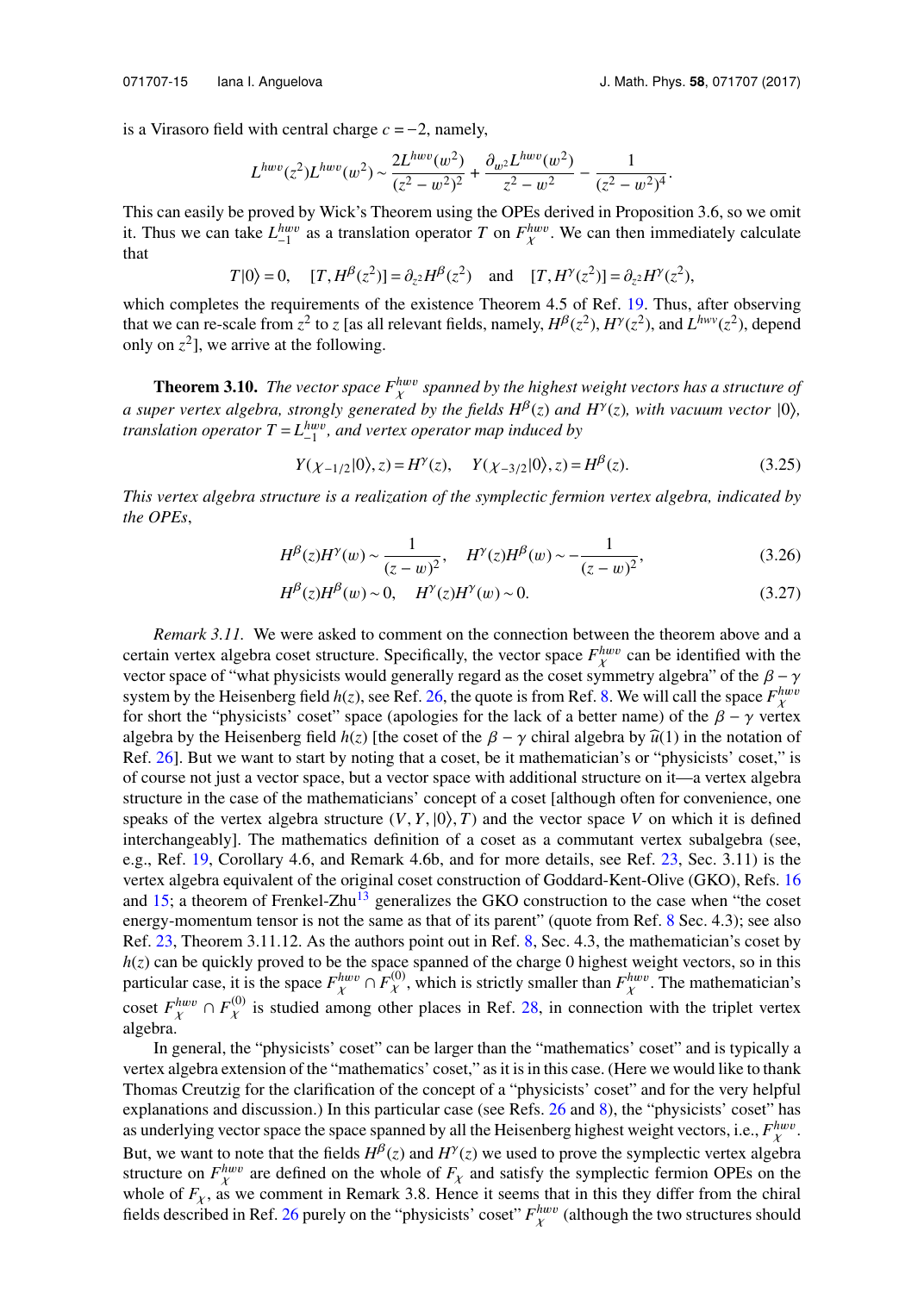coincide on the smaller space  $F_{\chi}^{h w v}$ ). Thus we could not have used the chiral structure and the OPEs of Ref. [26](#page-20-5) for our purposes without further calculations, as *a priori*, they are only defined in Ref. 26 on the smaller space  $F_{\chi}^{h w v}$ . Nevertheless, Theorem 3.10 does give another mathematical proof that the vector space  $F_X^{hww}$  carries the symplectic fermion vertex algebra structure, through  $H^{\beta}(z)$  and  $H^{\gamma}(z)$ , or, in the language of Ref. [26,](#page-20-5) "carries the same chiral algebra as the theory of symplectic fermions."

Again, we want to stress that the ultimate goal of this paper is to express the defining field  $\chi(z)$ in terms of exponentiated bosons, and as a necessary part of this process we needed information on the properties of the fields  $H^{\beta}(z)$  and  $H^{\gamma}(z)$ , as they were specifically defined by Definition 3.3, and the space  $F_{\chi}^{h w v}$  they generate, since they are the intermediaries in the conversion to exponentiated  $\ddot{\phantom{0}}$ bosons.

We want to note that besides its own beauty, and being necessary for Sec. [IV,](#page-16-0) Theorem 3.10, specifically the strong generation, actually gives us a constructive way to produce the highest weight vectors in  $F_{\chi}^{h w v}$ . The decomposition of Proposition 2.3 gives us a count of the highest weight vectors of given degree, but not a way to actually construct them besides solving the defining equations of being a highest weight vector by brute force. Among other things, we can now officially identify the space of the highest weight vectors  $F_{\chi}^{h w v}$  and the Fock space of the symplectic fermions which was used as a starting point in Refs. [1](#page-19-11) and [21](#page-19-9) (denoted by SF in Ref. [1\)](#page-19-11), by using the state-field correspondence and the creation axiom.

Corollary 3.12. Define (Ref. 1)  
\n
$$
SF := \left\{ H^{\beta}_{(n_3)} \dots H^{\beta}_{(n_2)} \ H^{\beta}_{(n_1)} H^{\gamma}_{(m_k)} \dots H^{\gamma}_{(m_2)} H^{\gamma}_{(m_1)} | 0 \rangle \ \vert
$$
\n
$$
| n_s < \dotsb n_2 < n_1; \ m_k < \dotsb m_2 < m_1, \ m_i, n_j \in \mathbb{Z}_{< 0}, \ i = 1, 2, \dots, k; j = 1, 2, \dots, s \right\}.
$$

*We have as vertex algebras*

$$
F_{\chi}^{hww} \cong SF \tag{3.28}
$$

*and as vector spaces*

$$
F_{\chi} \cong F_{\chi}^{h w v} \otimes \mathbb{C}[x_1, x_2, \dots, x_n, \dots] \cong SF \otimes \mathbb{C}[x_1, x_2, \dots, x_n, \dots].
$$
 (3.29)

For instance, we have the following example:

*Example 3.13.* For the two special families of highest weight vectors,  $\chi^n$ <sub>1</sub>  $\int_{-\frac{1}{2}}^n |0\rangle$  and  $\chi^n$  $\frac{n}{2}$ |0 $\rangle$ , one can easily check that

$$
\chi_{-\frac{1}{2}}^n|0\rangle = H_{(-n)}^\gamma \dots H_{(-2)}^\gamma H_{(-1)}^\gamma|0\rangle,\tag{3.30}
$$

$$
\chi_{-\frac{3}{2}}^{n}|0\rangle = H_{(-n)}^{\beta} \dots H_{(-2)}^{\beta} H_{(-1)}^{\beta}|0\rangle.
$$
 (3.31)

The charge  $0^\circ$  4 vector  $v_{4:0}$  from [\(2.13\)](#page-5-0) that we used as a counter example in Sec. [II](#page-3-0) can be obtained as

$$
v_{4;0} = 2H_{(-1)}^{\beta}H_{(-1)}^{\gamma}|0\rangle = (h_{-1}^{2} - h_{-2})|0\rangle - 2h_{-1}\chi_{-3/2}\chi_{-1/2}|0\rangle + 2\chi_{-\frac{7}{2}}\chi_{-1/2}|0\rangle.
$$
 (3.32)

#### <span id="page-16-0"></span>**IV. COMPLETE BOSONIZATION**

From Definition 3.3, the fields  $\beta_{\chi}(z^2)$  and  $\gamma_{\chi}(z^2)$  needed to express the generating field

<span id="page-16-1"></span>
$$
\chi(z) = \gamma_{\chi}(z^2) + z\beta_{\chi}(z^2)
$$

can be written as

$$
\beta_{\chi}(z^2) = V^+(z)H^{\beta}(z^2)V^-(z)z^{2h_0}, \qquad \gamma_{\chi}(z^2) = V^+(z)^{-1}H^{\gamma}(z^2)V^-(z)^{-1}z^{-2h_0}.
$$
 (4.1)

Due to Corollary 3.12, we can write 

$$
F_{\chi} \cong SF \otimes \mathbb{C}[x_1, x_2, \dots, x_n, \dots]. \tag{4.2}
$$

The fields  $V^+(z)$  and  $V^-(z)$  [consequently  $V^+(z)^{-1}$  and  $V^-(z)^{-1}$ ] are bosonic, via the action

$$
h_n \mapsto i\partial_{x_n}, \quad h_{-n} \mapsto inx_n, \quad \text{for any } n > 0. \tag{4.3}
$$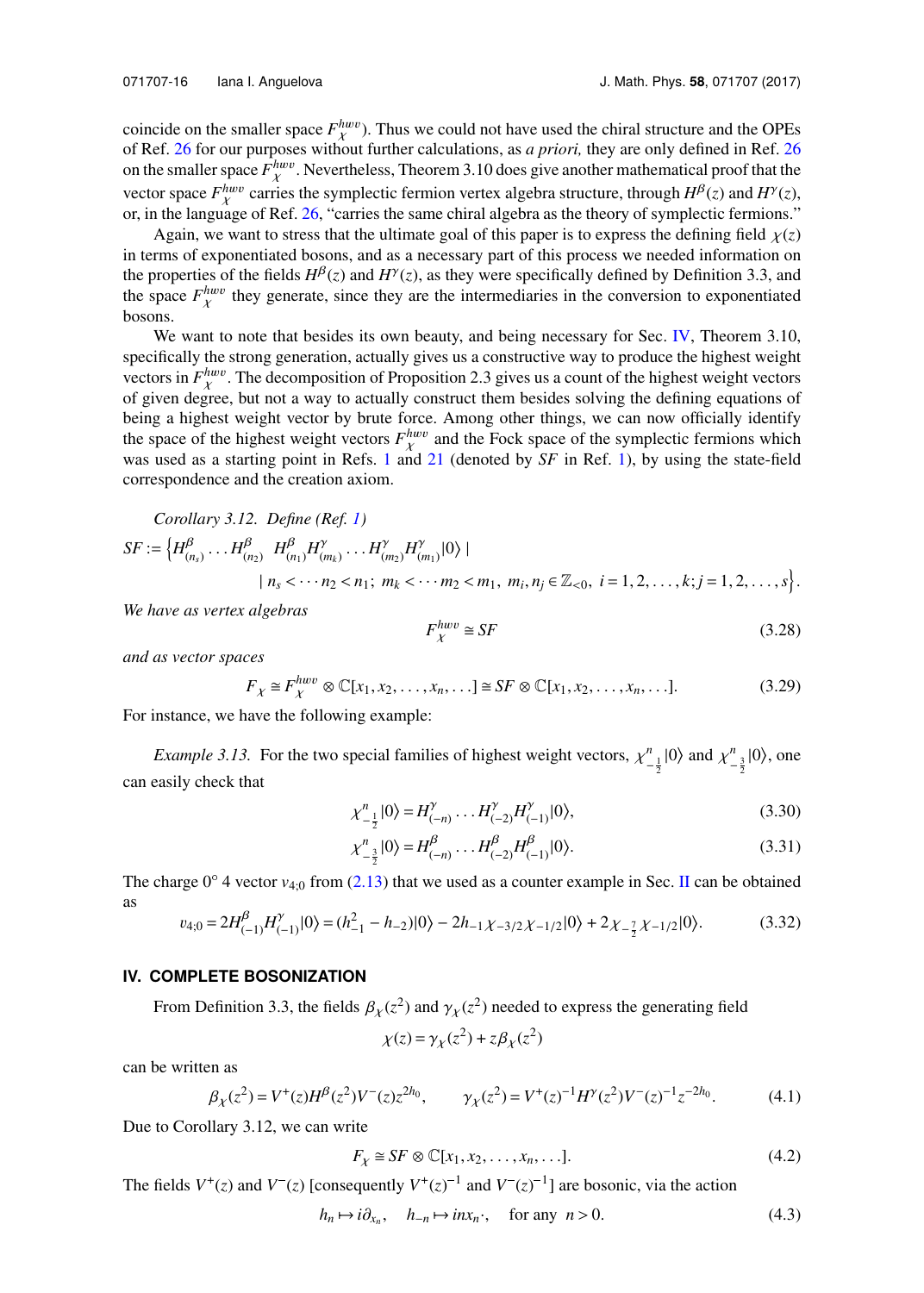*Remark 4.1.* As we mentioned before, we can use an arbitrary re-scaling  $h_n \to s_n h_n$ ,  $s_n \neq 0$ ,  $s_n$  $\in \mathbb{C}$ , for  $n > 0$ , so that we could have used instead the identification

$$
h_n \mapsto -\partial_{x_n}, \quad h_{-n} \mapsto nx_n, \quad \text{for any } n \in \mathbb{N}.
$$

The identification we use here underlines the potential complexification, as seen in  $(4.10)$  and  $(4.11)$ .

But the fields  $H^{\beta}(z^2)$  and  $H^{\gamma}(z^2)$  required to complete the description of the generating field  $\chi(z)$ <br>ermionic. We can as was done in Ref. 27 for the twisted bosonization, introduce super-variables are fermionic. We can, as was done in Ref. [27](#page-20-1) for the twisted bosonization, introduce super-variables and derivatives with respect to those super-variables to describe the fields  $H^{\beta}(z)$  and  $H^{\gamma}(w)$  and their action on the space of the bighest weight vectors  $F^{h w v}$ . But in this case, for this second bosonization action on the space of the highest weight vectors  $F_{\chi}^{h w v}$ . But in this case, for this second bosonization, we can do better, as it is known that the symplectic fermions can be embedded into a lattice vertex algebra. Namely, as in the Friedan-Martinec-Shenker (FMS) bosonization,<sup>[14](#page-19-13)</sup> and following Refs. [21](#page-19-9) and [22,](#page-19-10) we can view the fields  $H^{\beta}(z)$  and  $H^{\gamma}(w)$  as

$$
H^{\beta}(z) \mapsto \psi^{-}(z), \quad H^{\gamma}(z) \mapsto \partial_{z} \psi^{+}(z), \tag{4.4}
$$

where  $\psi^+(z)$  and  $\psi^-(z)$  are the charged free fermion fields used in the bosonization of the KP hierarchy,<br>via the boson-fermion correspondence (see e.g., Refs. 19 and 24). Specifically,  $\psi^+(z)$  and  $\psi^-(z)$  have via the boson-fermion correspondence (see, e.g., Refs. [19](#page-19-0) and [24\)](#page-19-2). Specifically,  $\psi^+(z)$  and  $\psi^-(z)$  have OPEs,

$$
\psi^+(z)\psi^-(w) \sim \frac{1}{z-w}, \quad \psi^-(z)\psi^+(w) \sim \frac{1}{z-w}, \quad \psi^+(z)\psi^+(w) \sim 0, \quad \psi^-(z)\psi^-(w) \sim 0,
$$
  
and are the generating fields of the charged free fermion super vertex algebra (see, e.g., Ref. 19). We

can use the bosonization of the charged free fermion super vertex algebra via the lattice fields

$$
\psi^+(z) \to e_y^{\alpha}(z), \quad \psi^+(z) \to e_y^{-\alpha}(z), \tag{4.5}
$$

where the lattice fields  $e_y^{\alpha}(z)$  and  $e_y^{-\alpha}(z)$  act on the bosonic vector space  $\mathbb{C}[e^{\alpha}, e^{-\alpha}] \otimes$  $\mathbb{C}[y_1, y_2, \ldots, y_n \ldots]$  by

$$
e_y^{\alpha}(z) = \exp(\sum_{n\geq 1} y_n z^n) \exp(-\sum_{n\geq 1} \frac{\partial}{n \partial y_n} z^{-n}) e^{\alpha} z^{\partial \alpha},
$$
  

$$
e_y^{-\alpha}(z) = \exp(-\sum_{n\geq 1} y_n z^n) \exp(\sum_{n\geq 1} \frac{\partial}{n \partial y_n} z^{-n}) e^{-\alpha} z^{-\partial \alpha},
$$

as is standard in the theory of the KP hierarchy. We use the index *y* to indicate that these are the exponentiated boson fields acting on the variables  $y_1, y_2, \ldots, y_n \ldots$  We introduce similarly the Heisenberg field  $h^y(z)$ ,

<span id="page-17-1"></span><span id="page-17-0"></span>
$$
h^{y}(z) = \sum_{n\geq 1} \frac{\partial}{\partial y_n} z^{-n-1} + h_0^{y} z^{-1} + \sum_{n\geq 1} n y_n z^{n-1},
$$
\n(4.6)

where  $h_0^y$  $\sum_{0}^{y}$  acts on  $\mathbb{C}[e^{a}, e^{-a}] \otimes \mathbb{C}[y_1, y_2, \dots, y_n \dots]$  by  $h_0^y$ <br>Thus, combining the two money we men  $\int_{0}^{y} e^{m\alpha} P(y_1, y_2, \dots, y_n \dots) = m e^{m\alpha} P(y_1, y_2, \dots, y_n)$  $y_n$ ...). Thus, combining the two maps, we map  $F_{\chi}^{h w v}$  onto a subspace of  $\mathbb{C}[e^{\alpha}, e^{-\alpha}] \otimes \mathbb{C}[v_1, v_2, \ldots, v_{n-1}]$  and  $\mathbb{C}[y_1, y_2, \ldots, y_n \ldots]$ , and

$$
H^{\beta}(z) \to e_y^{-\alpha}(z) = \exp(-\sum_{n\geq 1} y_n z^n) \exp(\sum_{n\geq 1} \frac{\partial}{n \partial y_n} z^{-n}) e^{-\alpha} z^{-h_0^y},
$$
(4.7)

$$
H^{\gamma}(z) \to \partial_{z} e^{\alpha}_{y}(z) =: h^{y}(z) \exp(\sum_{n \ge 1} y_{n} z^{n}) \exp(-\sum_{n \ge 1} \frac{\partial}{n \partial y_{n}} z^{-n}) e^{\alpha} z^{h_{0}^{y}}.
$$
 (4.8)

Now we can combine the actions of the two Heisenberg fields:  $h^y(z)$  and the original  $h_\chi(z)$ .<br>Through the obove map the Fook gnase  $F$ , will be mapped onto a subgrass of  $C_1e^{\alpha}$ ,  $e^{-\alpha}1$ ,  $\infty$ Through the above map, the Fock space  $F_\chi$  will be mapped onto a subspace of  $\mathbb{C}[e^\alpha, e^{-\alpha}] \otimes$  $\mathbb{C}[x_1, x_2, \dots, x_n, \dots; y_1, y_2, \dots, y_n \dots]$ . The modes  $h_n$  (for clarity, we shall write  $h_n^x$ ) of the field  $h(x)$  will act as in (4.3) with  $h<sub>X</sub>(z)$  will act as in [\(4.3\)](#page-16-1), with

$$
h_0^x e^{m\alpha} P(x_1, x_2, \dots, x_n, \dots; y_1, y_2, \dots, y_n \dots) = m e^{m\alpha} P(x_1, x_2, \dots, x_n, \dots; y_1, y_2, \dots, y_n \dots).
$$
 (4.9)

The action of  $h_0^x$  stems from the identifications [\(4.7\)](#page-17-0) and [\(4.8\)](#page-17-1) which determine the charges of the elements of  $\mathbb{C}[e^{\alpha}, e^{-\alpha}] \otimes \mathbb{C}[y_1, y_2, \dots, y_n \dots]$ . Thus implies that the actions  $z^{-h_0^x}$  in [\(3.11\)](#page-9-0) and  $z^{h_0^y}$  in (4.8) will cancel each other. And so finally we arrive at the complete second bosonization of t [\(4.8\)](#page-17-1) will cancel each other. And so finally we arrive at the complete second bosonization of the CKP hierarchy.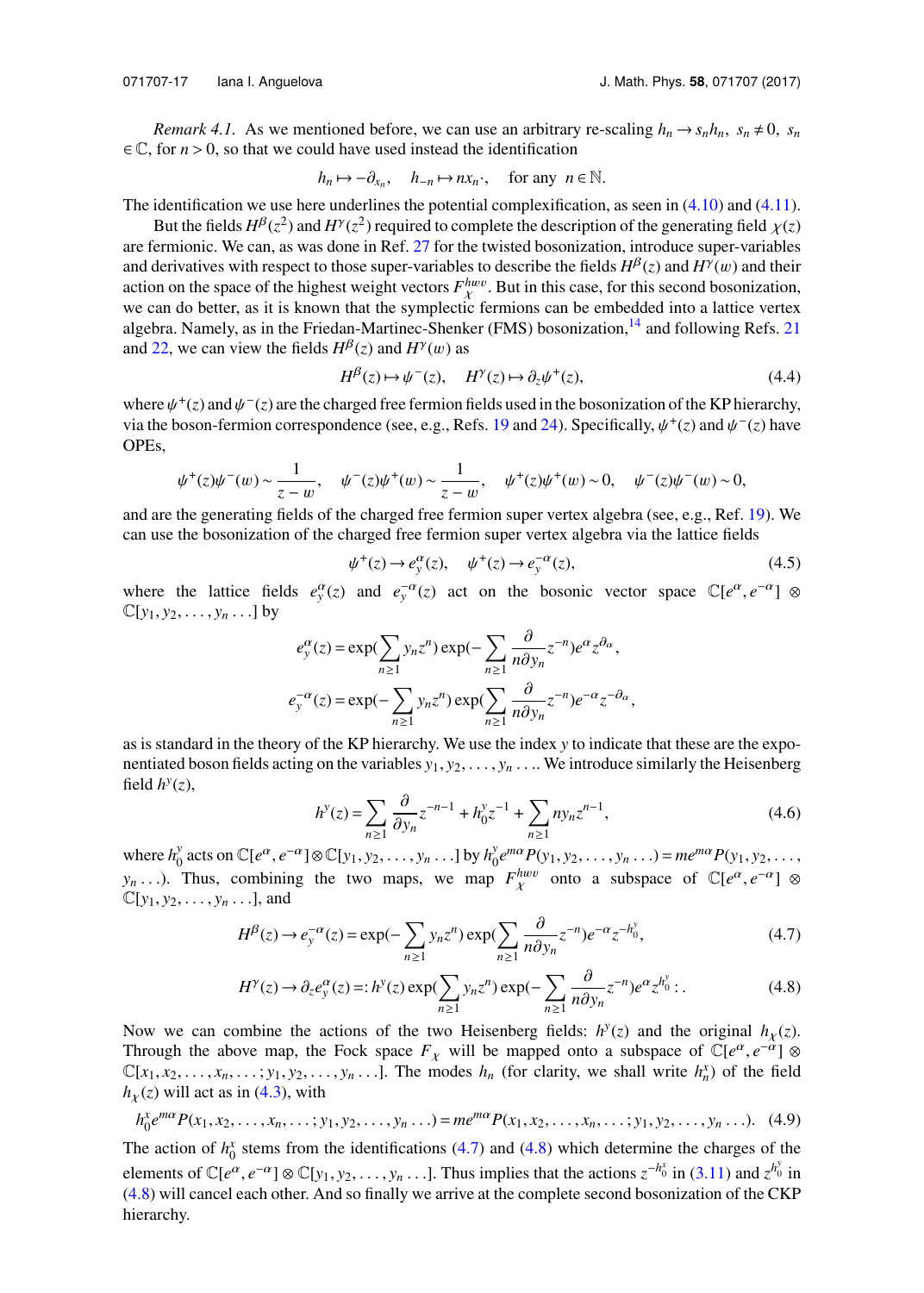**Theorem 4.2.** *The generating field*  $\chi(z)$  *of the CKP hierarchy can be written as* 

<span id="page-18-1"></span><span id="page-18-0"></span>
$$
\chi(z) = \gamma_{\chi}(z^2) + z\beta_{\chi}(z^2),
$$

*where the fields*  $\beta_X(z)$  *and*  $\gamma_X(z)$  *can be bosonized as follows:* 

$$
\beta_{\chi}(z) \to \exp\left(i \sum_{n>0} (x_n + iy_n) z^n\right) \exp\left(-i \sum_{n>0} \frac{1}{n} \left(\frac{\partial}{\partial x_n} + i \frac{\partial}{\partial y_n}\right) z^{-n}\right) e^{-\alpha},\tag{4.10}
$$

$$
\gamma_X(z) \to \exp\left(-i\sum_{n>0} (x_n + iy_n)z^n\right) h^y(z) \exp\left(i\sum_{n>0} \frac{1}{n} \left(\frac{\partial}{\partial x_n} + i\frac{\partial}{\partial y_n}\right) z^{-n}\right) e^{\alpha} \, . \tag{4.11}
$$

*The Fock space*  $F_\chi$  *is mapped onto a subspace of the bosonic space*  $\mathbb{C}[e^{\alpha}, e^{-\alpha}] \otimes \mathbb{C}[e^{\alpha}, e^{-\alpha}]$  $\mathbb{C}[x_1, x_2, \ldots, x_n, \ldots; y_1, y_2, \ldots, y_n, \ldots]$ *, with*  $|0\rangle \mapsto 1$ *. The Hirota equation [\(2.5\)](#page-3-1) is equivalent to* 

$$
Res_z(\beta_X(z) \otimes \gamma_X(z) - \gamma_X(z) \otimes \beta_X(z)) = 0.
$$
\n(4.12)

#### **V. OUTLOOK**

In this paper we completed the second bosonization of the Hirota equation for the CKP hierarchy. As with any bosonization, notably the best known case—the bosonization of the KP hierarchy, one has several avenues of further work, for which the bosonization is the necessary foundation. First, the bosonization itself, Theorem 4.2, allows one to write the purely algebraic Hirota equation as an infinite hierarchy of actual differential equations. One proceeds similarly to the exposition in Ref. [18,](#page-19-1) Chap. 7, by employing the Hirota derivative technique. In the CKP case, some quirks are by now expected, and one of the difficulties is tied to the fact that there are no actual elements of  $F<sub>x</sub>$ , besides the vacuum vector |0 , which solve the algebraic Hirota equation:

*Lemma 5.1. If*  $v \in F_\chi$  *solves the Hirota equation Res<sub><i>z*</sub>( $\chi(z) \otimes \chi(-z)$ )( $v \otimes v$ ) = 0*, then*  $v = |0\rangle$ *.* 

This shows that there are no finite-sum solutions, in contrast to the KP case where every monomial in the charged free fermion Fock space is actually a solution to the corresponding KP Hirota equation. Thus one has to immediately go to a completion of  $F<sub>\chi</sub>$ , where one considers series of monomials instead of finite sums (luckily *<sup>F</sup>*χ, which can be considered as a polynomial algebra for all purposes, is dense in such a completion). In the series completion we will have solutions, as the Hirota equation was suggested because the Hirota operator  $S = Res_z(\chi(z) \otimes \chi(-z))$  commutes with the action of the rather large c algebra for which the Fock space *F* is a module (Refs. 20, 29, and 7). This was part of rather large  $c_{\infty}$  algebra for which the Fock space  $F_{\chi}$  is a module (Refs. [20,](#page-19-16) [29,](#page-20-3) and [7\)](#page-19-15). This was part of the reason for the name CKP and for the choice of this specific algebraic Hirota equation for the CKP hierarchy. We expect that the solutions will belong to the orbit of a certain Weil representation of *Sp*∞, and of course, a proof will need to be provided. The fact that we have to go to a series completion of the Fock space  $F<sub>x</sub>$  is incidentally completely expected for a Weil representation of the symplectic group. Investigating the solutions will require some length and so will take a separate paper to detail, as by now we have quite a bad experience with long papers that encompass more than a single topic.

Usually, besides the relation to the CKP hierarchy, for which this bosonization was designed, there are several direct applications of any bosonization. For instance, by calculating the character (graded dimension) of both the fermionic and the bosonic sides of the correspondence, one can obtain identities relating certain product formulas to certain sum formulas. For example, one can directly obtain the Jacobi triple product identity—it was done in Ref. [19](#page-19-0) for the classical boson-fermion correspondence of type A, and in Ref. [5,](#page-19-23) for the bosonization of type D-A. Such a sum-vs-product identity perfectly illustrates the equality between the fermionic side (the product formulas) and the bosonic side (the sum formulas). Here, as is typical for the CKP quirks, this identity is complicated by the fact that the degree operator  $L_0$  that we had to use for the decomposition does not act uniformly on the symplectic fermion side with which the highest weight vector space  $F_{\chi}^{h w v}$  identifies. Hence the character identity is much more complicated than the Jacobi identity, its proof requires some length, and is already promised as a contribution to the conference proceeding of the AMS Special Session on Representations of Lie Algebras, Quantum Groups and Related Topics, edited by Kailash Misra and Naihung Jing.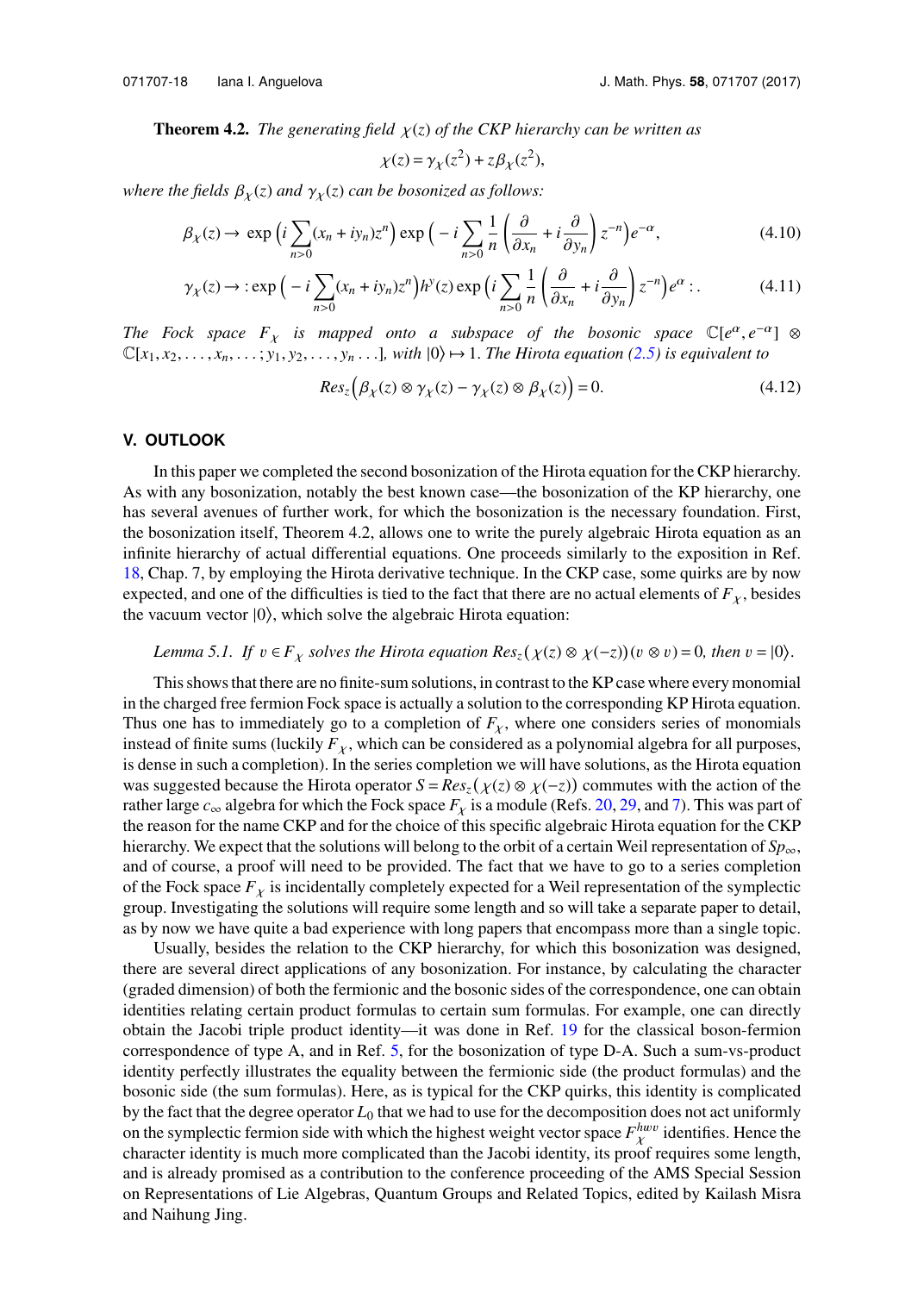Another direct application is by equating the vacuum expectation values on both sides of the correspondence. For instance, in the case of the bosonization of the BKP, a direct comparison of the vacuum expectation values on both sides of the correspondence produces the Schur Pfaffian identity (Ref. [4\)](#page-19-7), where the Pfaffian represents the twisted neutral fermion side, and the product represents the bosonic side. As we prove in Ref. [4](#page-19-7) via the bicharacter construction, the symplectic fermion component (the space  $F_{\chi}^{h w v}$ ) will produce determinant vacuum expectation values. We need to extend the bicharacter construction to the twisted boson side, but it is already clear that the vacuum expectation values there will be Hafnians (as proved by brute force in certain cases for the CKP in Ref. [27\)](#page-20-1). Therefore, especially considering that there are now two bosonizations for the CKP case, one would obtain identities between certain types of Pfaffians, Hafnians (see Ref. [27\)](#page-20-1), and determinants.

Most importantly, the consequences of the existence of the two bosonizations (the one described here as well as the bosonization studied in Ref. [27\)](#page-20-1) need to be addressed, as well as the comparison between the Hirota equation and the original reduction approach to the CKP hierarchy. Each of these topics is worth a separate discussion, which we will commence in a consequent paper.

#### **ACKNOWLEDGMENTS**

Finally, we would like to acknowledge the helpful comments and suggestions of the referee, which facilitated a deeper understanding of the subject and made this paper better; thank you.

- <span id="page-19-11"></span><sup>1</sup> Abe, T., "A  $\mathbb{Z}_2$ -orbifold model of the symplectic fermionic vertex operator superalgebra," [Math. Z.](http://dx.doi.org/10.1007/s00209-006-0048-5) 255(4), 755–792 (2007).
- <span id="page-19-12"></span><sup>2</sup> Adamović, D. and Milas, A., "On the triplet vertex algebra  $W(p)$ ," [Adv. Math.](http://dx.doi.org/10.1016/j.aim.2007.11.012) **217**(6), 2664–2699 (2008).
- <span id="page-19-6"></span><sup>3</sup> Anguelova, I. I., "Boson-fermion correspondence of type B and twisted vertex algebras," in *Lie Theory and its Applications in Physics*, Volume 36 of Springer Proceedings in Mathematics and Statistics, edited by Dobrev, V. (Springer, Japan, 2013), pp. 399–410.
- <span id="page-19-7"></span><sup>4</sup> Anguelova, I. I., "Twisted vertex algebras, bicharacter construction and boson-fermion correspondences," [J. Math. Phys.](http://dx.doi.org/10.1063/1.4842075) **54**(12), 121702 (2013).
- <span id="page-19-23"></span><sup>5</sup> Anguelova, I. I., "Boson-fermion correspondence of type D-A and multi-local Virasoro representations on the Fock space *F*<sup>⊗<sub>1</sub></sup>," [J. Math. Phys.](http://dx.doi.org/10.1063/1.4901557) **55**(11), 111704 (2014).
- <span id="page-19-8"></span><sup>6</sup> Anguelova, I. I., "Multilocal bosonization," [J. Math. Phys.](http://dx.doi.org/10.1063/1.4936136) **56**(12), 121702 (2015).
- <span id="page-19-15"></span><sup>7</sup> Anguelova, I. I., Cox, B., and Jurisich, E., "*N*-point locality for vertex operators: Normal ordered products, operator product expansions, twisted vertex algebras," [J. Pure Appl. Algebra](http://dx.doi.org/10.1016/j.jpaa.2014.03.010) **218**(12), 2165–2203 (2014).
- <span id="page-19-18"></span><sup>8</sup> Creutzig, T. and Ridout, D., "Relating the archetypes of logarithmic conformal field theory," [Nucl. Phys. B](http://dx.doi.org/10.1016/j.nuclphysb.2013.04.007) **872**(3), 348–391 (2013).
- <span id="page-19-5"></span><sup>9</sup> Date, E., Jimbo, M., Kashiwara, M., and Miwa, T., "Operator approach to the Kadomtsev-Petviashvili equation-Transformation groups for soliton equations. III," [J. Phys. Soc. Jpn.](http://dx.doi.org/10.1143/jpsj.50.3806) **50**(11), 3806–3812 (1981).
- <span id="page-19-4"></span><sup>10</sup> Date, E., Jimbo, M., Kashiwara, M., and Miwa, T., "KP hierarchies of orthogonal and symplectic type–Transformation groups for soliton equations. VI," [J. Phys. Soc. Jpn.](http://dx.doi.org/10.1143/jpsj.50.3813) **50**(11), 3813–3818 (1981).
- <span id="page-19-3"></span><sup>11</sup> Date, E., Jimbo, M., Kashiwara, M., and Miwa, T., "Transformation groups for soliton equations: IV. A new hierarchy of soliton equations of KP-type," [Phys. D](http://dx.doi.org/10.1016/0167-2789(82)90041-0) **4**(3), 343–365 (1982).
- <span id="page-19-14"></span><sup>12</sup> Frenkel, I., Lepowsky, J., and Meurman, A., *Vertex Operator Algebras and the Monster*, Volume 134 of Pure and Applied Mathematics (Academic Press, Inc., Boston, MA, 1988).
- <span id="page-19-22"></span><sup>13</sup> Frenkel, I. B. and Zhu, Y., "Vertex operator algebras associated to representations of affine and Virasoro algebras," [Duke](http://dx.doi.org/10.1215/s0012-7094-92-06604-x) [Math. J.](http://dx.doi.org/10.1215/s0012-7094-92-06604-x) **66**(1), 123–168 (1992).
- <span id="page-19-13"></span><sup>14</sup> Friedan, D., Martinec, E., and Shenker, S., "Conformal invariance, supersymmetry and string theory," [Nucl. Phys. B](http://dx.doi.org/10.1016/0550-3213(86)90356-1) **271**(1), 93–165 (1986).
- <span id="page-19-21"></span><sup>15</sup> Goddard, P., Kent, A., and Olive, D., "Unitary representations of the Virasoro and super-Virasoro algebras," [Commun.](http://dx.doi.org/10.1007/bf01464283) [Math. Phys.](http://dx.doi.org/10.1007/bf01464283) **103**(1), 105–119 (1986).
- <span id="page-19-20"></span><sup>16</sup> Goodard, P., Kent, A., and Olive, D., "Virasoro algebras and coset space models," [Phys. Lett. B](http://dx.doi.org/10.1016/0370-2693(85)91145-1) **152**(1), 88–92 (1985).
- <span id="page-19-17"></span><sup>17</sup> Jacobi, C. G. J., *Fundamenta Nova Theoriae Functionum Ellipticarum* (Sumtibus Fratrum, 1829).
- <span id="page-19-1"></span><sup>18</sup> Kac, V. G. and Raina, A. K., *Bombay Lectures on Highest Weight Representations of Infinite-Dimensional Lie Algebras*, Volume 2 of Advanced Series in Mathematical Physics (World Scientific Publishing Co., Inc., Teaneck, NJ, 1987).
- <span id="page-19-0"></span><sup>19</sup> Kac, V., *Vertex Algebras for Beginners*, Volume 10 of University Lecture Series, 2nd ed. (American Mathematical Society, Providence, RI, 1998).
- <span id="page-19-16"></span><sup>20</sup> Kac, V. G., Wang, W., and Yan, C. H., "Quasifinite representations of classical Lie subalgebras of  $W_{1+\infty}$ ," [Adv. Math.](http://dx.doi.org/10.1006/aima.1998.1753) **139**(1), 56–140 (1998).<br><sup>21</sup> Kausch, H. G., "Curiosities at  $c = -2$ ," e-print arXiv:org/abs/hep-th/9510149 (1995). Exercise at *Cause of Beginners*, volume to of emversity Ecclude Series, 2nd<br>
<sup>20</sup> Kac, V. G., Wang, W., and Yan, C. H., "Quasifinite representations of classical Lie<br> **139**(1), 56–140 (1998).<br>
<sup>21</sup> Kausch, H. G., "Curios
- <span id="page-19-9"></span>
- <span id="page-19-10"></span><sup>22</sup> Kausch, H. G., "Symplectic fermions," [Nucl. Phys. B](http://dx.doi.org/10.1016/s0550-3213(00)00295-9) **583**(3), 513–541 (2000).
- <span id="page-19-19"></span><sup>23</sup> Lepowsky, J. and Li, H., *Introduction to Vertex Operator Algebras and Their Representations*, Volume 227 of Progress in Mathematics (Birkhäuser Boston, Inc., Boston, MA, 2004).
- <span id="page-19-2"></span><sup>24</sup> Miwa, T., Jimbo, M., and Date, E., *Solitons: Differential Equations, Symmetries and Infinite Dimensional Algebras*, Cambridge Tracts in Mathematics (Cambridge University Press, 2000).